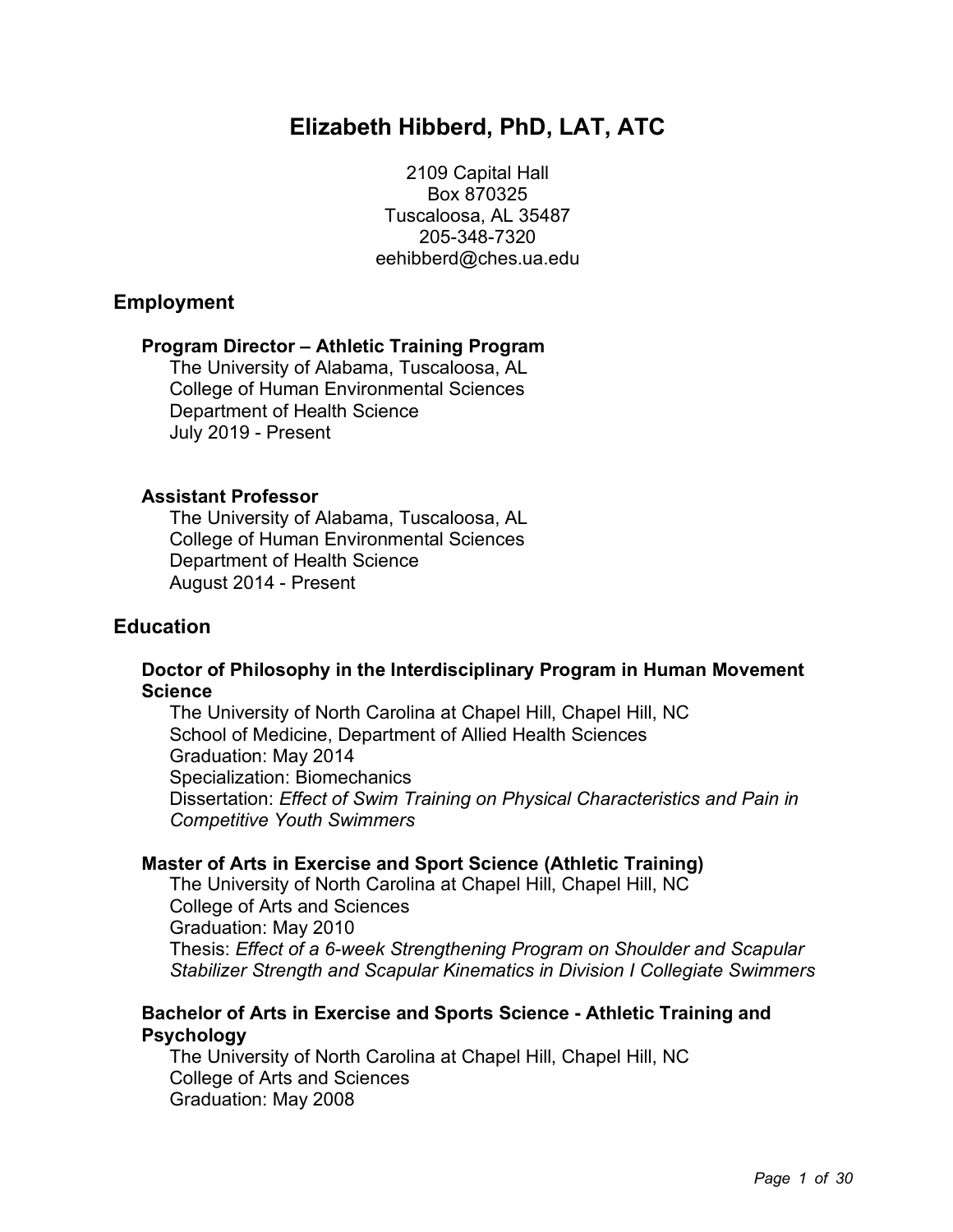Senior Honors Thesis Title: *A Comparison of Three Men's Lacrosse Helmets with regard to Cervical Spine Stability*

# **SCHOLARSHIP / RESEARCH**

#### **Peer-Reviewed Journal Articles (Total: 24)**

\*If presenter/author name has an asterisk(\*) before it then the author or contributor is a student.

### **Published**

- \*Wilkerson A, Usdan S, Knowleden AP, Leeper, J, **Hibberd EE**, Birch DA. (2019). Workplace-Related Factors Associated With Employees' Standing Time at Work: A Research Brief. *American Journal of Health Promotion*. 33(4), 606-610.
- \*Piazza, A, Knowlden, AP, **Hibberd EE**, Leeper, J, Paschal AM, Usdan SL. (2019). Mobile Device Use While Crossing the Street: Utilizing the Theory of Planned Behavior. *Accident Analysis & Prevention*(127), 9-18.
- \*Pexa BS, Ryan ED, **Hibberd EE**, Teel, E, Rucinski, TJ, Myers JB (2019). Infraspinatus Cross Sectional Area and Shoulder Range of Motion Change Following Live-Game Baseball Pitching. *Journal of Sport Rehabilitation, 28*(3), 236-242.
- **Hibberd EE**, Oyama S, Myers JB (2018). Rate of Upper Extremity Injury in High School Baseball Pitchers who Play Catcher as a Secondary Position. *Journal of Athletic Training, 53*(5), 510-513. Full Text
- \*Wilroy J, **Hibberd EE** (2018). Evaluation of a Shoulder Injury Prevention Program in Wheelchair Basketball. *Journal of Sport Rehabilitation, 27*(6), 554-559.
- Kopec TJ, **Hibberd EE**, Roos KG, Djoko, A., Dompier TP, Kerr ZY (2017). The Epidemiology of Deltoid Ligament Sprains in 25 National Collegiate Athletic Association Sports, 2009-2010 Through 2014-2015 Academic Years. *Journal of Athletic Training, 52*(4), 350-359. Full Text
- Oyama S, **Hibberd EE**, Myers JB (2017). Preseason screening of shoulder range of motion and humeral retrotorsion does not predict injury in high school baseball players. *Journal of Shoulder and Elbow Surgery, 26*(7), 1182-1189. Full Text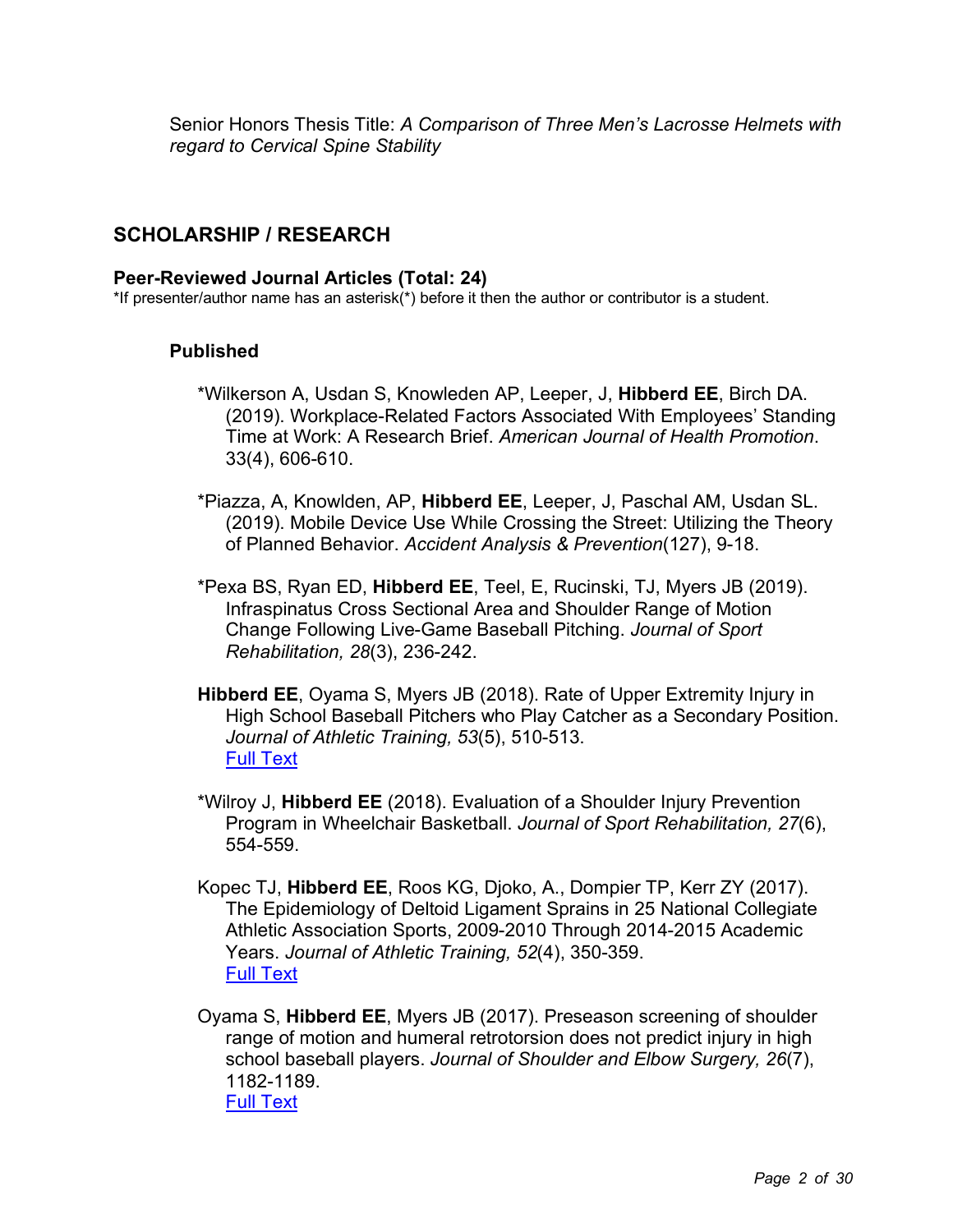- Manor J, **Hibberd EE**, Petschauer M, Myers JB. (2016). Acute Effects of Posture Shirts on Rounded-Shoulder and Forward-Head Posture in College Students. *Journal of Sport Rehabilitation, 25*(4), 309-314. Full Text
- **Hibberd EE**, Laudner K, Berkoff DJ, Kucera KL, Yu B, Myers JB (2016). Comparison of Upper Extremity Physical Characteristics Between Adolescent Competitive Swimmers and Nonoverhead Athletes. *Journal of Athletic Training, 51*(1), 65-69. Full Text
- **Hibberd EE**, Laudner KG, Kucera KL, Berkoff DJ, Yu B, Myers JB (2016). Effect of Swim Training on the Physical Characteristics of Competitive Adolescent Swimmers. *American Journal of Sports Medicine, 44*(11), 2813-2819. Full Text
- **Hibberd EE**, Kerr ZY, Roos KG, Djoko, A., Dompier TP (2016). Epidemiology of Acromioclavicular Joint Sprains in 25 National Collegiate Athletic Association Sports: 2009-2010 to 2014-2015 Academic Years. *American Journal of Sports Medicine, 44*(10), 2667-2674. Full Text
- **Hibberd EE**, Hackney AC, Lane AR, Myers JB (2015). Assessing biological maturity: chronological age and the pubertal development scale predict free testosterone in adolescent males. *Journal of Pediatric Endocrinology & Metabolism, 28*(3-4), 381-386. Full Text
- Kerr ZY, Baugh, CM, **Hibberd EE**, Snook EM., Hayden R, Dompier TP (2015). Epidemiology of National Collegiate Athletic Association men's and women's swimming and diving injuries from 2009/2010 to 2013/2014. *British Journal of Sports Medicine, 49*(7), 465-U74. Full Text
- **Hibberd EE**, Brown JR, Hoffer JT (2015). Optimal management of ulnar collateral ligament injury in baseball pitchers. *Open Access Journal of Sports Medicine, 6*, 343-352. Full Text
- **Hibberd EE**, Shutt CE, Oyama S, Blackburn JT, Myers JB (2015). Physical contributors to glenohumeral internal rotation deficit in high school baseball players. *Journal Of Sport and Health Science, 4*(3), 299-306. Full Text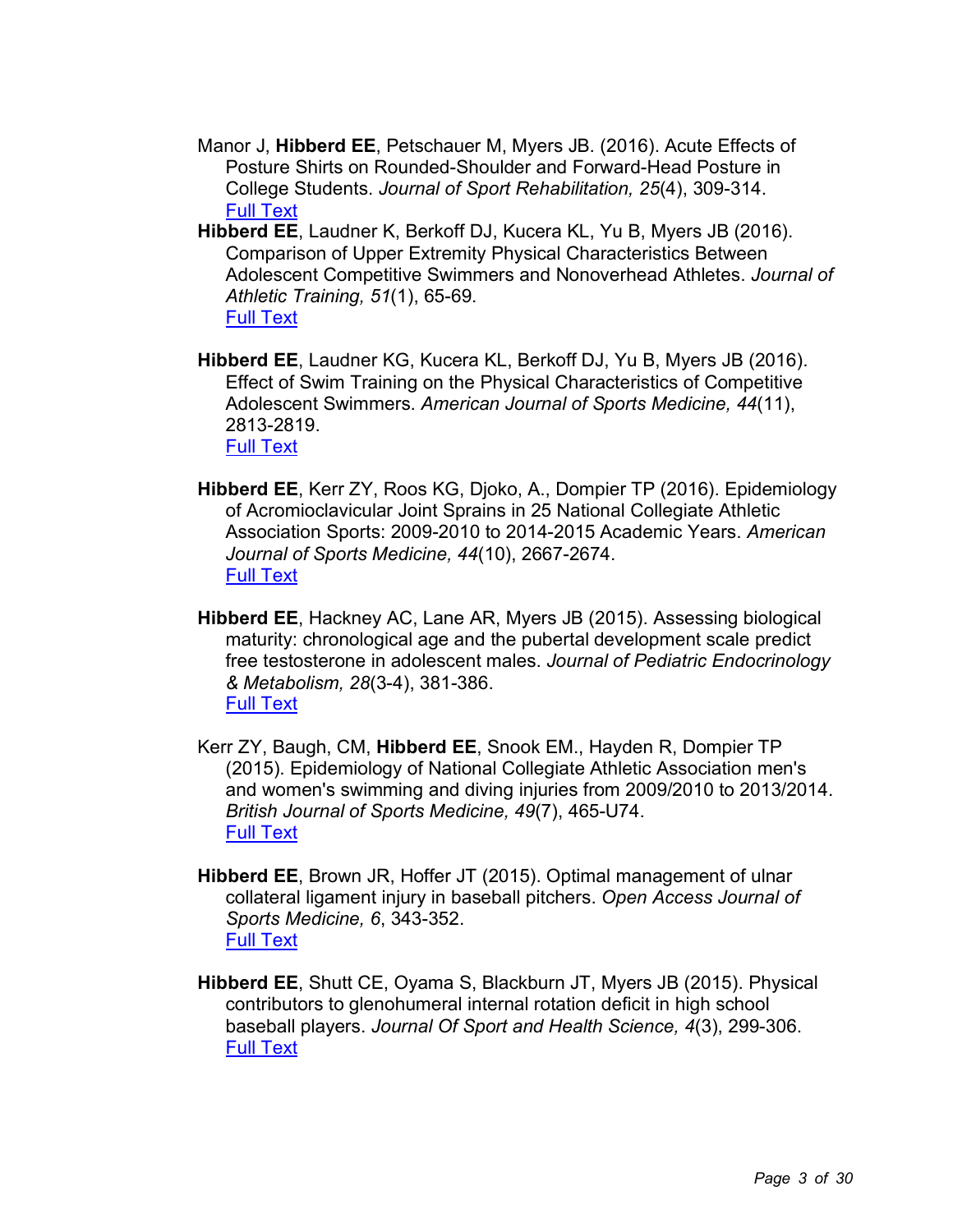- **Hibberd EE**, Oyama S, Tatman J, Myers JB (2014). Dominant-Limb Rangeof-Motion and Humeral-Retrotorsion Adaptation in Collegiate Baseball and Softball Position Players. *Journal of Athletic Training, 49*(4), 507-513. Full Text
- **Hibberd EE**, Oyama S, Myers JB (2014). Increase in Humeral Retrotorsion Accounts for Age-Related Increase in Glenohumeral Internal Rotation Deficit in Youth and Adolescent Baseball Players. *American Journal of Sports Medicine, 42*(4), 851-858. Full Text
- \*Virag, B, **Hibberd EE**, Oyama S, Padua DA, Myers JB. (2014). Prevalence of Freestyle Biomechanical Errors in Elite Competitive Swimmers. *Sports Health: A Multidisciplinary Approach, 6*(3), 218-224. Full Text
- \*Lisowski, J, Oyama S, **Hibberd EE**, Myers JB, Creighton RA, Prentice W (2014). The contribution of the biceps brachii on glenohumeral muscle activation. *Athletic Training and Sports Health Care, 6*(4), 179-188. Full Text
- Oyama S, **Hibberd EE**, Myers JB (2013). Changes in humeral torsion and shoulder rotation range of motion in high school baseball players over a 1 year period. *Clinical Biomechanics, 28*(3), 268-272. Full Text
- \*Struminger AH, Lewek MD, Goto S, **Hibberd EE**, Blackburn, JT (2013). Comparison of gluteal and hamstring activation during five commonly used plyometric exercises. *Clinical Biomechanics, 28*(7), 783-789. Full Text
- **Hibberd EE**, Myers JB (2013). Practice Habits and Attitudes and Behaviors Concerning Shoulder Pain in High School Competitive Club Swimmers. *Clinical Journal 0f Sport Medicine, 23*(6), 450-455. Full Text
- Myers JB, Oyama S, **Hibberd EE** (2013). Scapular dysfunction in high school baseball players sustaining throwing-related upper extremity injury: a prospective study. *Journal Of Shoulder and Elbow Surgery, 22*(9), 1154- 1159. Full Text

#### **Journal Articles Under Review - Submitted (Total: 3)**

\*If presenter/author name has an asterisk(\*) before it then the author or contributor is a student.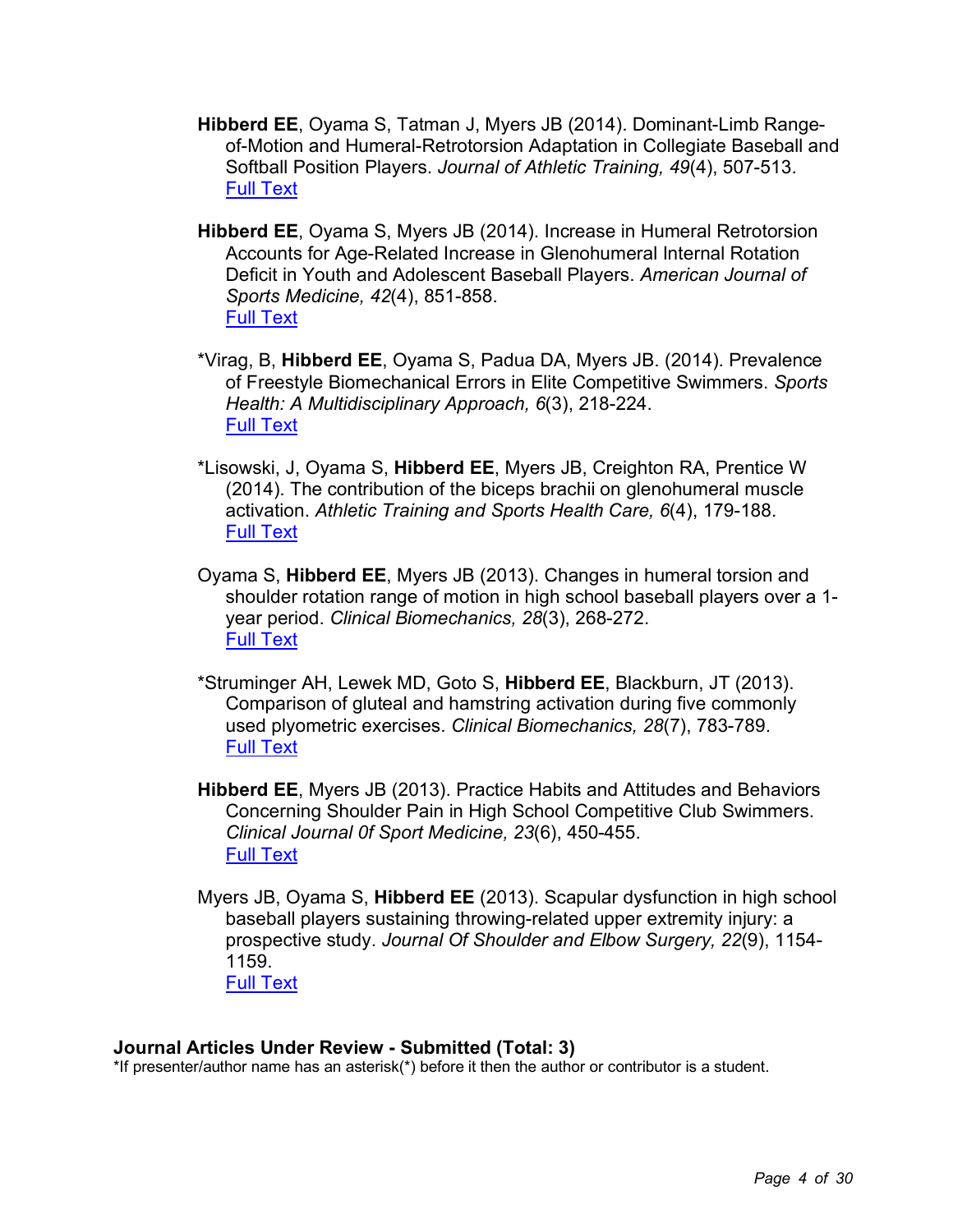- Callihan ML, Capehart S, Ransom A, Kaylor SK, Esco MR, **Hibberd EE** Risk of Musculoskeletal Injury Among Healthcare Professionals: Examining the Push/Pull Motions of Horizontal Patient Transfer. *Applied Ergonomics*.
- \*Piazza AJ, Knowlden AP, **Hibberd EE**, Leeper J, Paschal A, Usdan S. Mobile Device Use While Crossing the Street: Utilizing the Theory of Planned Behavior. *Accident Analysis and Prevention*.
- \*Kopec T, Welborn B, Leeper J, **Hibberd EE**, Bishop P, Richardson M, Esco MR. The relationship between changes in HRV and Rectus femoris crosssectional area following an exhaustive bout of exercise. *Journal of Human Kinetics*.

### **Book Chapters (Total: 4)**

\*If presenter/author name has an asterisk(\*) before it then the author or contributor is a student.

- **Hibberd EE**, Myers JB., Pexa B. (2019). Shoulder Rehabilitation. *Rehabilitation Techniques for Sports Medicine and Athletic Training.*  McGraw-Hill Humanities.
- **Hibberd EE**, Myers JB. (2015). Common forms of Impingement in Overhead Athletes. *Quick Questions in the Shoulder: Expert Advice in Sports Medicine.*. Slack Incorporated.
- **Hibberd EE**, Myers JB. (2015). Physical Characteristics of the Shoulder Influence on Elbow Injury Risk. *Quick Questions in the Shoulder: Expert Advice in Sports Medicine*. Slack Incorporated.
- Myers JB **Hibberd EE** (2015). Role of the Trunk in Upper Extremity Functioning. *Quick Questions in the Shoulder: Expert Advice in Sports Medicine*. Slack Incorporated.

#### **Abstract Presentations (Total: 41)**

\*If presenter/author name has an asterisk(\*) before it then the author or contributor is a student.

- Turner L, Allen-Watts K\*, Ross L, Leeper J, Paschal A, **Hibberd EE.** APHA 2019 Annual Meeting and Expo. Determinants for the Use of Safe, Neutral, and Potentially Unsafe Complementary and Alternative Medicine (CAM): Results from a Nationally Representative Sample of Adults.. (In Review).
- \*Piazza, AJ, Knowlden, AP, **Hibberd EE**, Leeper, J, Paschal, AM, Usdan, SL, Wilkerson, A, American Academy of Health Behavior, "Mobile Device Use while Crossing the Street: Utilizing the Theory of Planned Behavior," Greenville, SC. (March 2019).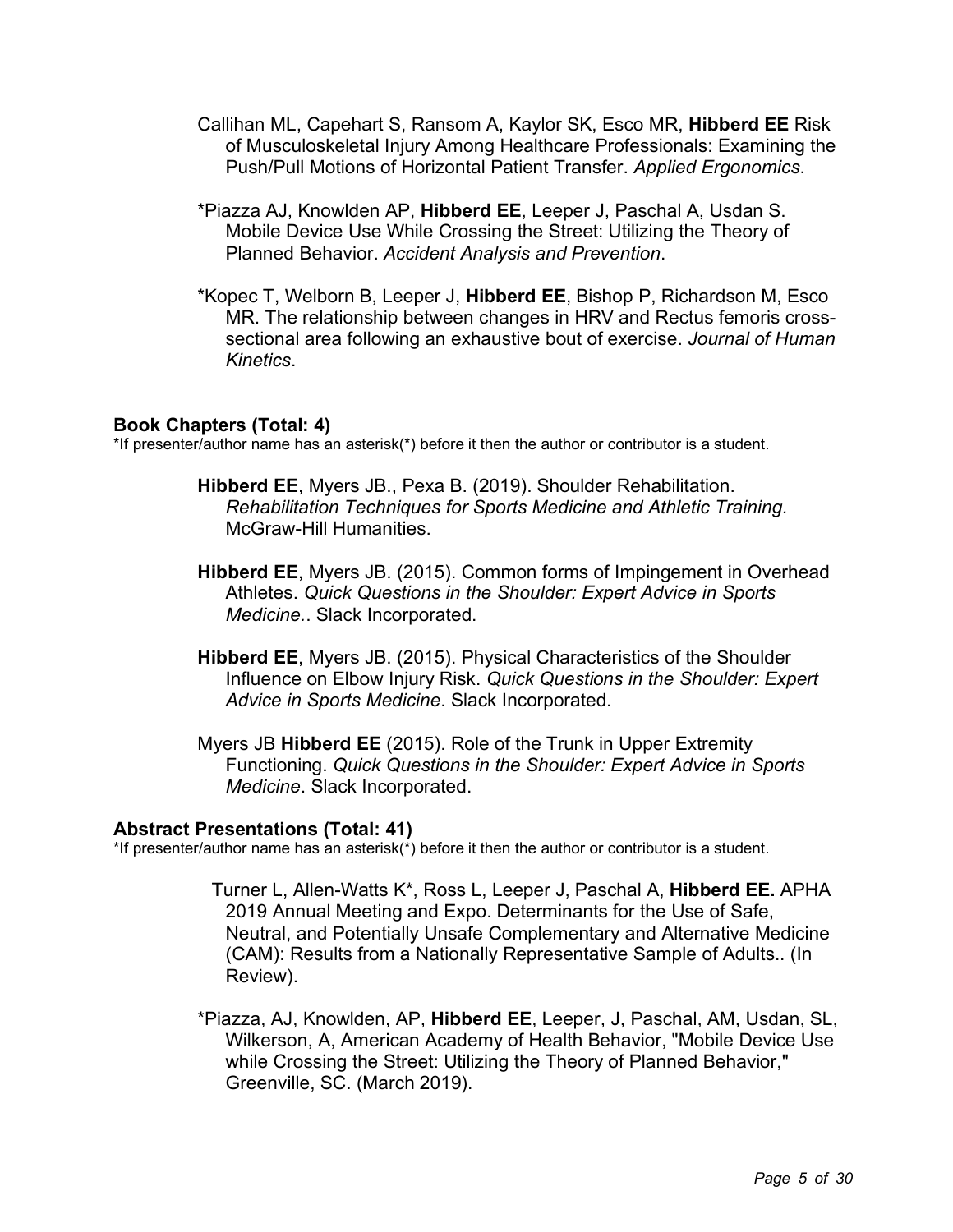- \*Carrasquilla, L. (Solo Presenter), **Hibberd EE.**, The Undergraduate Research and Creative Activity Conference, "Influence of Parents on Sport Specialization and Injury Rates in Adolescent Baseball Players," The University of Alabama, Tuscaloosa, AL, United States. (March 27, 2019).
- \*Towers, K. (Solo Presenter), **Hibberd EE.** The Undergraduate Research and Creative Activity Conference, "What exercises can help prevent overuse elbow and shoulder injuries in baseball pitchers?," The University of Alabama, Tuscaloosa, AL, United States. (March 27, 2019).
- Callihan ML, Kaylor SK, Watts S, \*McCoy C, Esco MR, **Hibberd EE.** Creating Healthy Work Environments, "Creating a Safe Environment for Providers During Horizontal Patient transfer," Sigma Theta Tau International, New Orleans Marriott, New Orleans, LA, United States. (February 23, 2019).
- **Hibberd EE**, Laudner K, Berkoff DJ, Kucera KL, Yu B, Myers JB. 69th Clinical Symposia & AT Expo, "Prospective Examination of the Relationship between Training Volume and Shoulder Pain during the Training Season in Competitive Adolescent Swimmers," National Athletic Trainers' Association, New Orleans, LA, United States. (June 28, 2018).
- \*Kopec T, Richardson MT, Bishop PA, **Hibberd EE**, Leeper J, Welborn B, Esco MR, 2018 ACSM Annual Meeting, "Association of Flexibility and Jump Landing Kinematics on the Recovery of Lower Body Power and Strength Following Exhaustive Exercise," American College of Sports Medicine, Minneapolis, MN, United States. (May 30, 2018).
- \*Piazza AJ, Knowlden AP, **Hibberd EE**, Leeper J, Pashcal AM, Usdan S, 2018 Annual Meeting, "Distracted Mobile Device Use Among Street-Crossing College Student Pedestrians: An Observational Approach," Society for Public Health Education, Columbus, OH, United States. (April 2018).
- **Hibberd EE**, \*Beasley G., Rodrigo C., Myers JB., 2017 National Athletic Trainers' Association Annual Meeting & Clinical Symposia, "Relationship Between Throwing Velocity and Physical Characteristics in Adolescent Baseball Players," Houston, TX, United States. (2017).
- \*Hutcheson A., Usdan SL., Knowlden AP, Birch DA, Leeper J, **Hibberd EE**, American Public Health Association, "Occupational Sedentary Behavior: Ecological Influences on Workplace Behavior among University Employees." (2017).
- \*Kopec TJ, Welborn B, Leeper J, **Hibberd EE**, Bishop P, Richardson R, Esco M. 2017 American College of Sports Medicine Annual Meeting, "The Relationship Between Changes in InRMSSD and Rectus Femoris Cross-Sectional Area Following Exercise," Denver, CO, United States. (2017).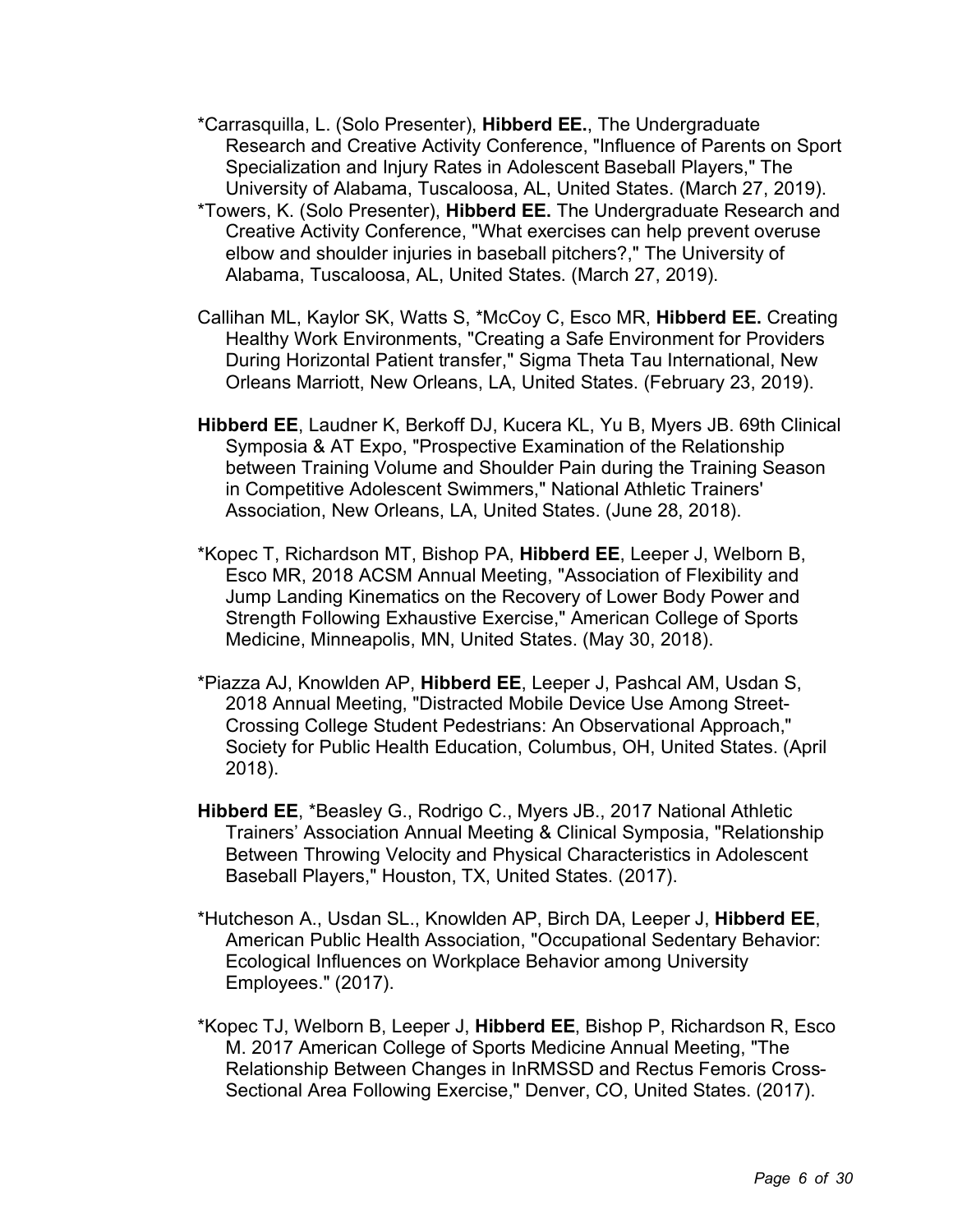- \*Cairns, M., Helms, J., **Hibberd EE**, Myers, J., Spang, J., Kamath, G., Creighton, R., 2017 American Orthopaedic Society for Sports Medicine Annual Meeting, "Comparison of Scapular Kinematics and Range of Motion Between Normal and Post-operative Shoulders Following Subpectoral Biceps Tenodesis," Toronto, Canada. (July 2017).
- **Hibberd EE**, Oyama S, Myers, J., 2016 National Athletic Trainers' Association Annual Meeting & Clinical Symposia, "Physical Characteristics and Injury Rate in High School Baseball Pitchers who Play Catcher as a Secondary Position," Baltimore, MD, United States. (2016).
- \*Pexa, B., Myers, J., Ryan, E., Teel, E., Rucinski, T., **Hibberd EE**, 2016 National Athletic Trainers' Association Annual Meeting & Clinical Symposia, "Recovery of Infraspinatus Cross-Sectional Area, Echo Intensity, and Glenohumeral Range of Motion Following Overhead Pitching," Balitmore, MD, United States. (2016).
- \*Beasley, G., **Hibberd EE**, Rodrigo, C., Myers, J., 2016 Southeast Athletic Trainers' Association Clinical Symposium & Members Meeting, "Relationship Between Throwing Velocity and Physical Characteristics in Adolescent Baseball Players," Atlanta, GA, United States. (2016).
- \*Kopec, T., **Hibberd EE**, Roos KG, Djoko, A., Dompier, T., 2016 National Athletic Trainers' Association Annual Meeting & Clinical Symposia, "The Epidemiology of Deltoid Ligament Sprains in 25 National Collegiate Athletic Association Sports," Baltimore, MD, United States. (2016).
- \*Wilroy, J., Turner, L., Birch, D., **Hibberd EE**, Leaver-Dunn, D., Leeper J, 2016 American Public Health Association Annual Meeting & Expo, "Development and Validation of a Social Cognitive Theory-Based Instrument to Predict Physical Activity among People with Spinal Cord Injury," APHA, Denver, CO, United States. (2016).
- **Hibberd EE**, Laudner K, Kucera, K., Berkoff, D., Yu, B., Myers, J., 2015 National Athletic Trainers' Association Annual Meeting & Clinical Symposia, "Effect of Swim Training on Physical Characteristics in Competitive High School Swimmers," St. Louis, MO. (2015).
- **Hibberd EE**, Kerr, Z., Roos KG, Djoko, A., Dompier, T., 2014 American College of Sports Medicine Annual Meeting, "Epidemiology of Acromioclavicular Joint Sprains in 25 NCAA Sports in the 2009-2010 to 2013-2014 Academic Years," Boston, MA, United States. (2014).
- **Hibberd EE,** Oyama S, Myers JB. Physical Characteristics and Injury Rate in High School Baseball Pitchers who Play Catcher as a Secondary Position.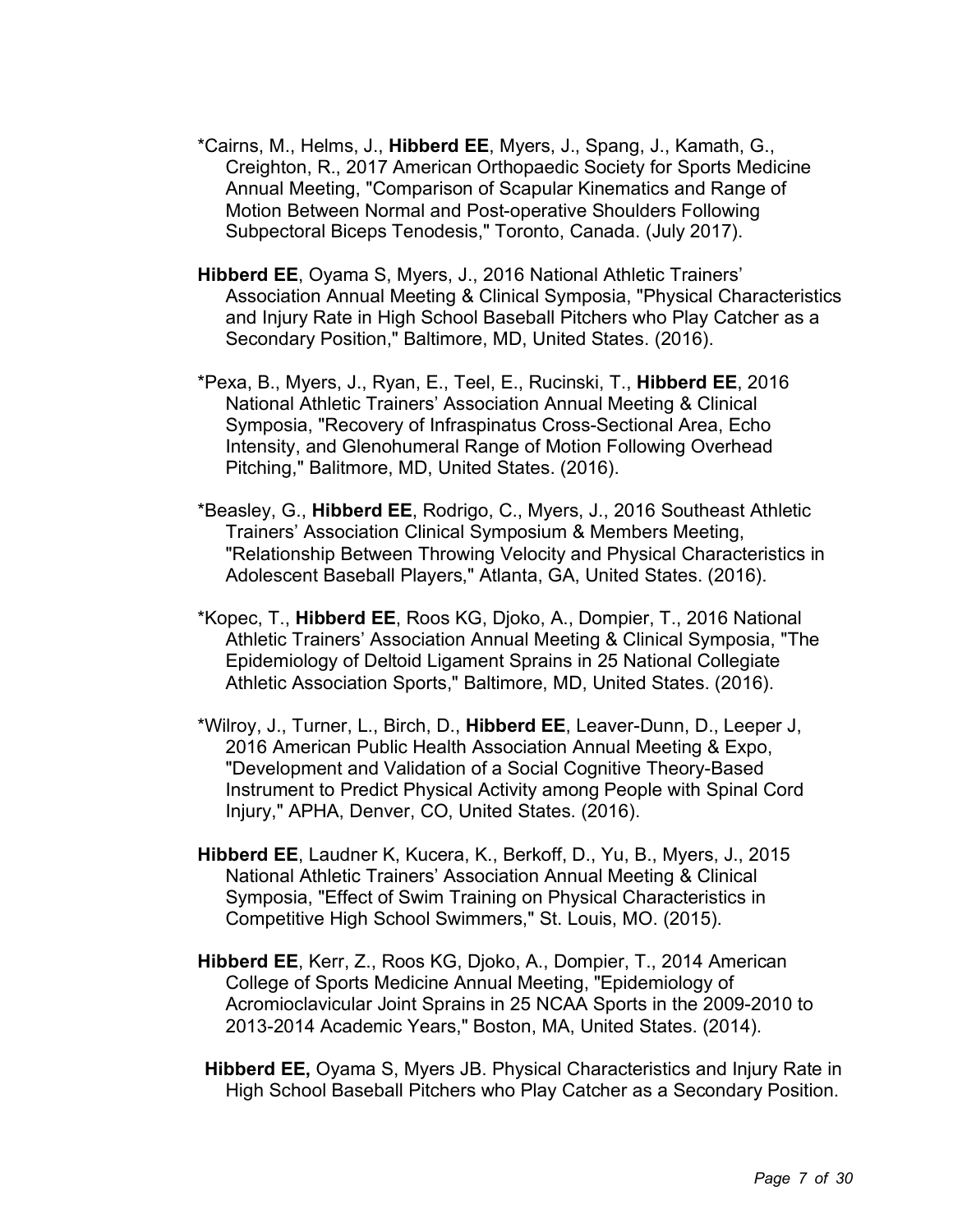2016 National Athletic Trainers' Association Annual Meeting & Clinical Symposia, Baltimore, MD.

- \*Pexa BS, Myers JB, Ryan ER, Teel E, Rucinski TJ, **Hibberd EE.** Recovery of Infraspinatus Cross-Sectional Area, Echo Intensity, and Glenohumeral Range of Motion Following Overhead Pitching. 2016 National Athletic Trainers' Association Annual Meeting & Clinical Symposia, Baltimore, MD.
- \*Kopec TJ, **Hibberd EE,** Roos KL, Djoko A, Dompier TP. The Epidemiology of Deltoid Ligament Sprains in 25 National Collegiate Athletic Association Sports. 2016 National Athletic Trainers' Association Annual Meeting & Clinical Symposia, Baltimore, MD.
- \*Beasley GJ, **Hibberd EE,** Rodrigo CJ, Myers JB. Relationship Between Throwing Velocity and Physical Characteristics in Adolescent Baseball Players. 2016 Southeast Athletic Trainers' Association Clinical Symposium & Members Meeting. Atlanta, GA.
- \*Kopec TJ, **Hibberd EE**, Buser SL, Fister C, Otterstetter R. Effects of Two Therapeutic Modalities on Acute Muscle Soreness. 2015 National Strength and Conditioning Association Annual Meeting & Clinical Symposia, Orlando, FL.
- **Hibberd EE,** Laudner KG, Kucera KL, Berkoff DJ, Yu B, Myers JB. Effect of Swim Training on Physical Characteristics in Competitive High School Swimmers. 2015 National Athletic Trainers' Association Annual Meeting & Clinical Symposia, St. Louis, MO.
- Kerr ZY, Baugh CM, **Hibberd EE**, Snook EM, Hayden R, Dompier TP. Epidemiology of National Collegiate Athletic Association Men's and Women's Swimming and Diving Injuries, 2009/10-2013/14. 2015 National Athletic Trainers' Association Annual Meeting & Clinical Symposia**,** St. Louis, MO.
- **Hibberd EE,** Neuharth BM, Rucinski TJ, Myers JB. Relationship Between Pitch Count and Infraspinatus Cross Sectional Area and Shoulder Range of Motion. 2014 National Athletic Trainers' Association Annual Meeting and Clinical Symposia, Indianapolis, IN.
- Myers JB, **Hibberd EE,** Oyama S. Shoulder Flexibility and Humeral Retrotorsion do not Prospectively Predict Throwing-Related Arm Injury in High School Baseball Players. 2014 National Athletic Trainers' Association Annual Meeting and Clinical Symposia, Indianapolis, IN.

**Hibberd EE**, Hackney AC, Myers JB. Pubertal Development Stage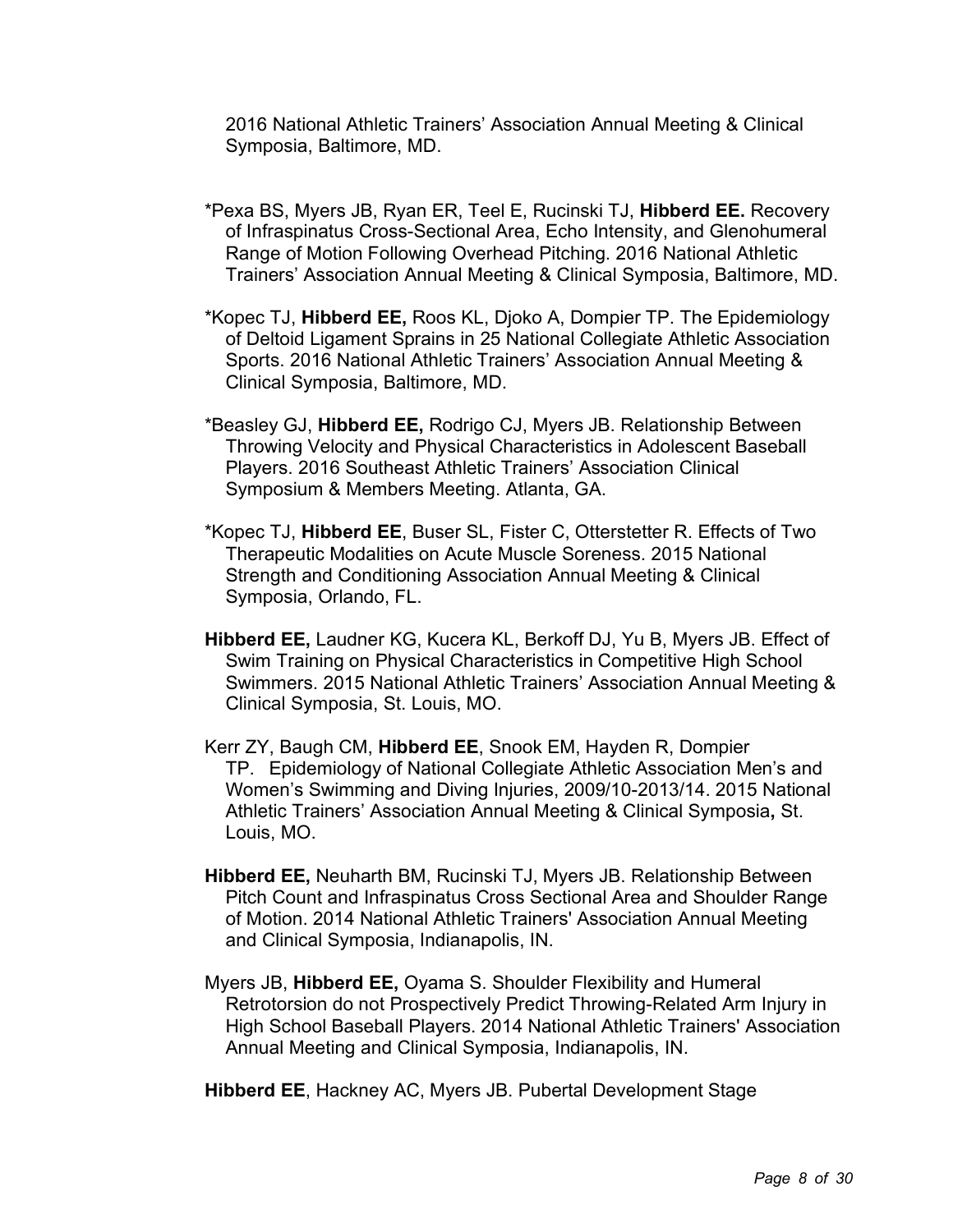Influences Humeral Retrotorsion in Skeletally Immature Baseball Players. 2014 American College of Sports Medicine Annual Meeting, Orlando, FL.

- **Hibberd EE**, Hackney AC, Myers JB. Chronological Age and Pubertal Development Scale Predict Free Testosterone in Adolescent Males. 2014 Southeast Chapter of the American College of Sports Medicine Annual Meeting, Greenville, SC.
- Helms J, **Hibberd EE,** Myers JB, Spang J, Creighton RA. Biomechanical Outcomes of an Open Biceps Tenodesis. 2013 North Carolina Orthopaedic Association, White Sulphur Springs, WV.
- **Hibberd EE**, Oyama S, Myers JB. Increase in Humeral Retrotorsion Accounts for Age-related Increase in Glenohumeral Internal Rotation Deficit in Youth/Adolescent Baseball Players. 2013 National Athletic Trainers' Association Annual Meeting and Clinical Symposia, Las Vegas, NV.
- **Hibberd EE**, Oyama S, Myers JB. Increase in Humeral Retrotorsion Accounts for Age-related Increase in Glenohumeral Internal Rotation Deficit in Youth/Adolescent Baseball Players. 2013 Mid-Atlantic Athletic Trainers' Association Symposium and Meeting, Greenville, SC.
- **Hibberd EE**, Oyama S, Shutt CE, Blackburn JT, Myers JB. Physical Contributors to Glenohumeral Internal Rotation Deficit in High School Baseball Players. 2013 American College of Sports Medicine Annual Meeting, Indianapolis, Indiana.
- \*Lisowski JK, Oyama S, Creighton RA, Prentice WE, **Hibberd EE**, Myers JB. The contribution of the biceps brachii on glenohumeral muscle activation. 2012 National Athletic Trainers' Association Annual Meeting and Clinical Symposia, St. Louis, MO.
- Oyama S, **Hibberd EE**, Myers JB. Effects of baseball participation and pitching on humeral retrotorsion in high school baseball players. 2012 National Athletic Trainers' Association Annual Meeting and Clinical Symposia, St. Louis, MO
- Oyama S, **Hibberd EE**, Myers JB. Changes in shoulder range of motion and humeral torsion in high school baseball players. 2012 American College of Sports Medicine Annual Meeting, San Francisco, CA
- **Hibberd EE**, Oyama S, Myers JB. Attitudes and Behaviors concerning shoulder pain in youth competitive swimmers. 2012 Mid-Atlantic Athletic Trainers' Association Annual Meeting, Greenvile, SC.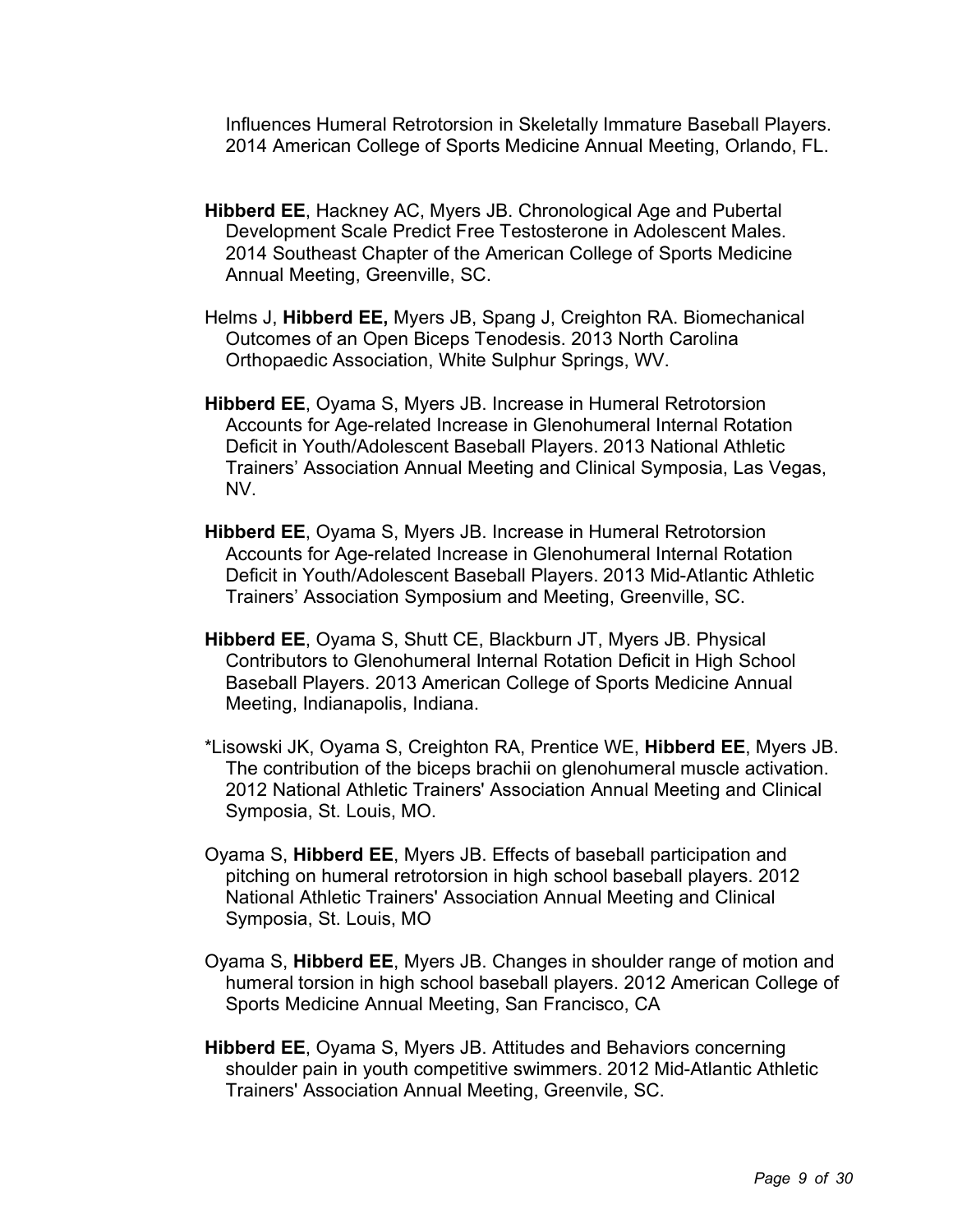- \*Shutt CE, **Hibberd EE**, Oyama S, Myers JB. Physical Contributors to Glenohumeral Internal Rotation Deficits in High School Baseball Players. 7<sup>th</sup> Annual ACC Meeting of the Minds Conference (2012), Blacksburg, VA.
- **Hibberd EE,** Oyama S, Spang JT, Prentice WE, Myers JB. Scapular kinematic and postural changes in collegiate swimmers due to swim training. 2011 National Athletic Trainers' Association Annual Meeting and Clinical Symposia, New Orleans, LA.
- **Hibberd EE**, Myers JB, Oyama S**,** Prentice WE, Spang JT. Effect of a 6 week strengthening program on shoulder and scapular stabilizer strength and functioning in division I collegiate swimmers. 2010 National Athletic Trainers' Association Annual Meeting and Clinical Symposia, Philadelphia, PA.

### **Conference Presentations (Total: 11)**

- **Hibberd EE**, Clinical Symposium and Members' Meeting, "Prevalence and Consequences of Early Specialization Among Adolescent Athletes," Southeast Athletic Trainers' Association, Atlanta, GA, United States. (March 8, 2019).
- **Hibberd EE**, Tennessee Athletic Trainers' Society Annual Meeting, "Abnormal Shoulder Biomechanics and How This Influences Injury Risk," Nashville, TN, United States. (January 19, 2019).
- **Hibberd EE** and Phillips K, Tennessee Athletic Trainers' Society Annual Meeting, "KinesioTape as a Therapeutic Intervention," Nashville, TN, United States. (January 19, 2019).
- **Hibberd EE**, Sabermetrics, Scouting, and the Science of Baseball, "Identifying and Managing Extrinsic Injury Risk Factors of Shoulder and Elbow Injury in Baseball Pitchers," Saberseminar, Boston University, Boston, MA, United States. (August 4, 2018).
- **Hibberd EE**, 69th Clinical Symposia & AT Expo, "EBP: Identifying and Managing Extrinsic Injury Risk Factors of Shoulder and Elbow Injury in Baseball Pitchers," National Athletic Trainers' Association, New Orleans, LA, United States. (June 27, 2018).
- **Hibberd EE**, 2017 National Athletic Trainers' Association Annual Meeting & Clinical Symposia, "Reducing the Risk of Injury and Intervention Strategies in Baseball Pitchers," Houston, TX, United States. (June 27, 2017).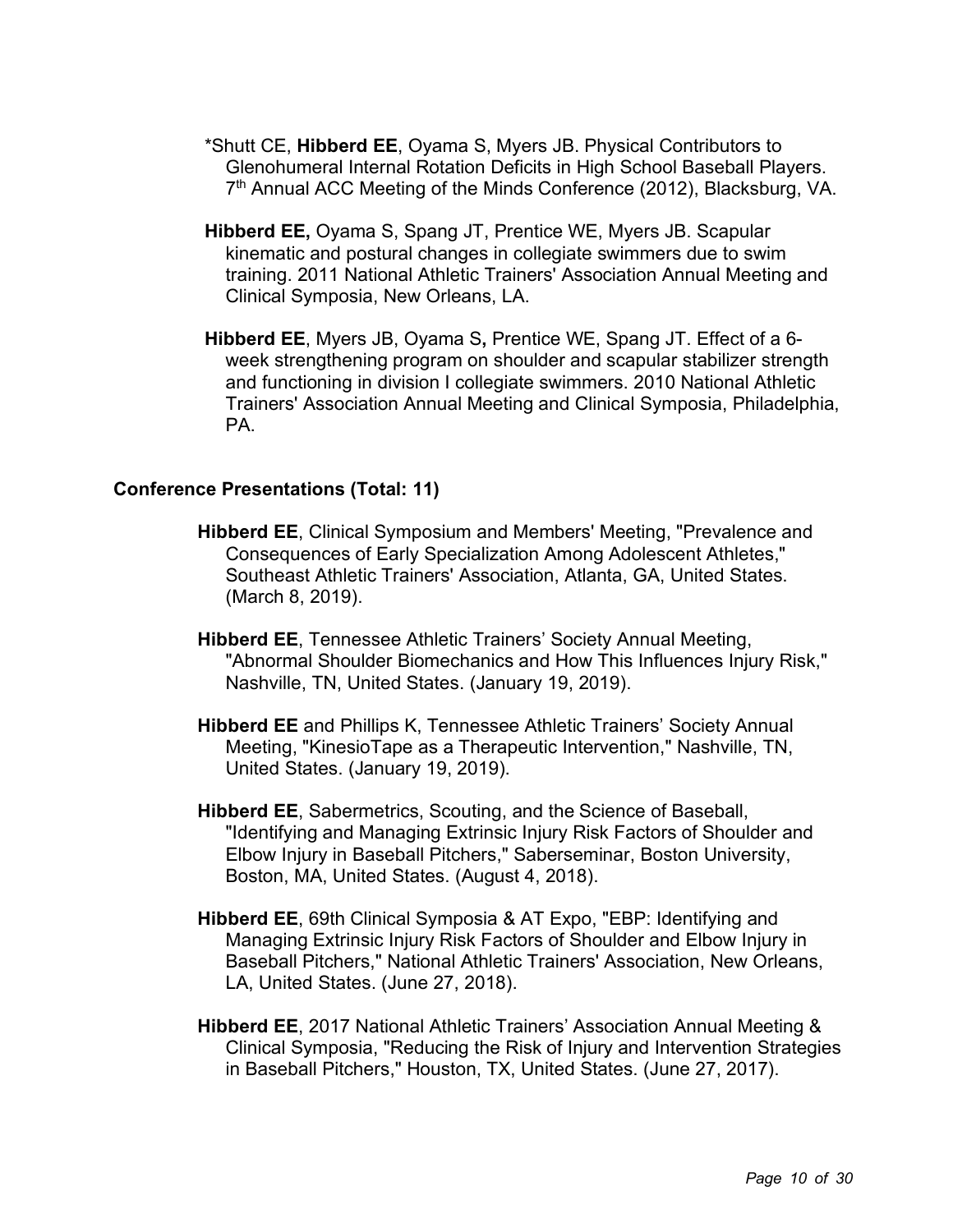- **Hibberd EE**, Tennessee Athletic Trainers' Society Annual Meeting, "Evidence-Based Evaluation, Rehabilitation, and Injury Prevention of Subacromial Impingement," Nashville, TN, United States. (January 16, 2017).
- **Hibberd EE**, North Carolina Athletic Trainers' Association Winter Meeting, "Contributors to Glenohumeral Range of Motion and Treatment Considerations in Overhead Athletes," Concord, NC, United States. (December 10, 2016).
- **Hibberd EE**, Tennessee Athletic Trainers' Society Annual Meeting, "Contributors to Glenohumeral Range of Motion and Treatment Considerations in Overhead Athletes," Nashville, TN, United States. (January 17, 2016).
- **Hibberd EE**, Louisiana Athletic Trainers' Association Annual Meeting, "Contributors to Glenohumeral Range of Motion and Treatment Considerations in Overhead Athletes," Lake Charles, LA, United States. (June 6, 2015).
- **Hibberd EE.** Conversion Disorder in a Collegiate Athlete. 2012 North Carolina Athletic Trainers Association Business Meeting, Wrightsville Beach, NC.

#### **Other Presentations (Total: 13)**

\*If presenter/author name has an asterisk(\*) before it then the author or contributor is a student.

- \*Carrasquilla, L and **Hibberd EE**, CBH Live, "Participation and Injury in Youth Baseball," Honors College of The University of Alabama, Tuscaloosa, AL, United States. (December 6, 2018).
- **Hibberd EE**, Phillips, K., 2019 Southeast Athletic Trainers' Association Student Meeting, "Theory and Application of Kinesiotape," Atlanta, GA, United States. (February 2019).
- **Hibberd EE**, Phillips, K., 2018Southeast Athletic Trainers' Association Student Meeting, "Theory and Application of Kinesiotape," Atlanta, GA, United States. (2018).
- **Hibberd EE**, Phillips, K., 2017 Southeast Athletic Trainers' Association Student Meeting, "Theory and Application of Kinesiotape," Atlanta, GA, United States. (2017).
- **Hibberd EE**, Sims, K., The University of Alabama Athletic Training Program, "Evidence-Based Evaluation, Rehabilitation, and Injury Prevention of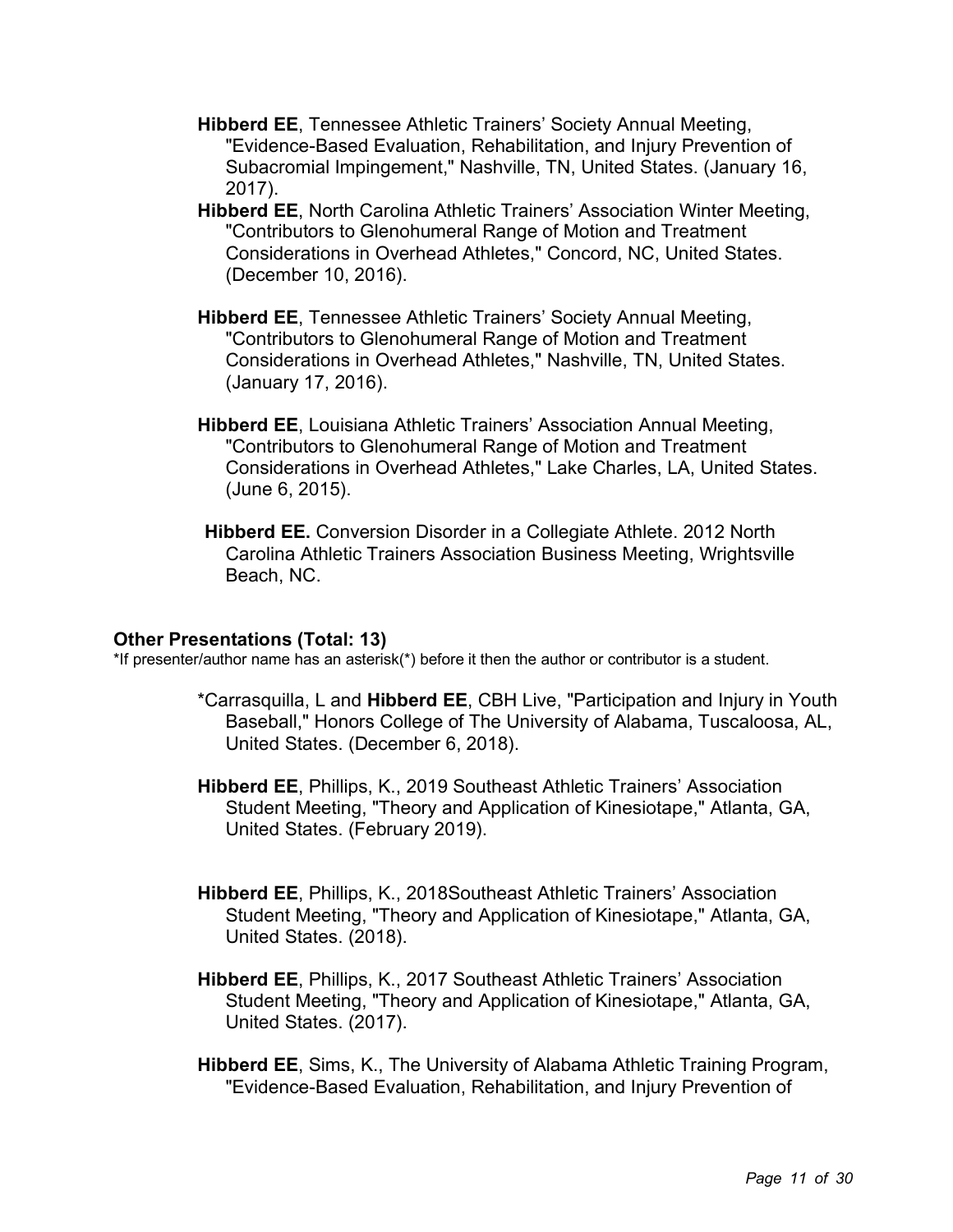Subacromial Impingement," Tuscaloosa, AL, United States. (July 21, 2017).

- **Hibberd EE**, Phillips, K., 2016 Southeast Athletic Trainers' Association Student Meeting, "Theory and Application of Kinesiotape," Atlanta, GA, United States. (2016).
- **Hibberd EE**, March 2016 DCH Sports Medicine Monthly Clinical Education Seminar, "Advanced Diagnostic Methods," Tuscaloosa, AL, United States. (March 2016).
- **Hibberd EE**, Zemke, J., The University of Alabama Athletic Training Program, "Using Systematic Reviews in Clinical Practice," Tuscaloosa, AL, United States. (July 21, 2015).
- **Hibberd EE**, The University of Alabama Athletic Training Program, "Contributors to Glenohumeral Range of Motion and Treatment Considerations in Overhead Athletes," Tuscaloosa, AL, United States. (June 12, 2015).
- **Hibberd EE**, DCH Sports Medicine Monthly Clinical Education Seminar, "Diagnostic Ultrasound in Clinical Practice," Tuscaloosa, AL, United States. (April 2015).
- **Hibberd EE**, "High School Baseball Research: Clinical Updates," Chapel Hill, NC, United States. (2013).
- **Hibberd EE**, 2013 Human Movement Science Research Symposium, "Physical Contributors to Glenohumeral Internal Rotation Deficit in High School Baseball Players," Chapel Hill, NC, United States. (2013).
- **Hibberd EE**, 2013 Mid-Atlantic Athletic Trainers' Association Student Symposium, "Young Professionals Spotlight: Q&A Panel," Greenville, SC, United States. (2013).

### **Research Awards and Honors (Total: 2)**

ACSM Biomechanics Interest Group Student Research Award (2013).

Louis and Eleanor Duquette Human Movement Science Annual Scholarship (2013).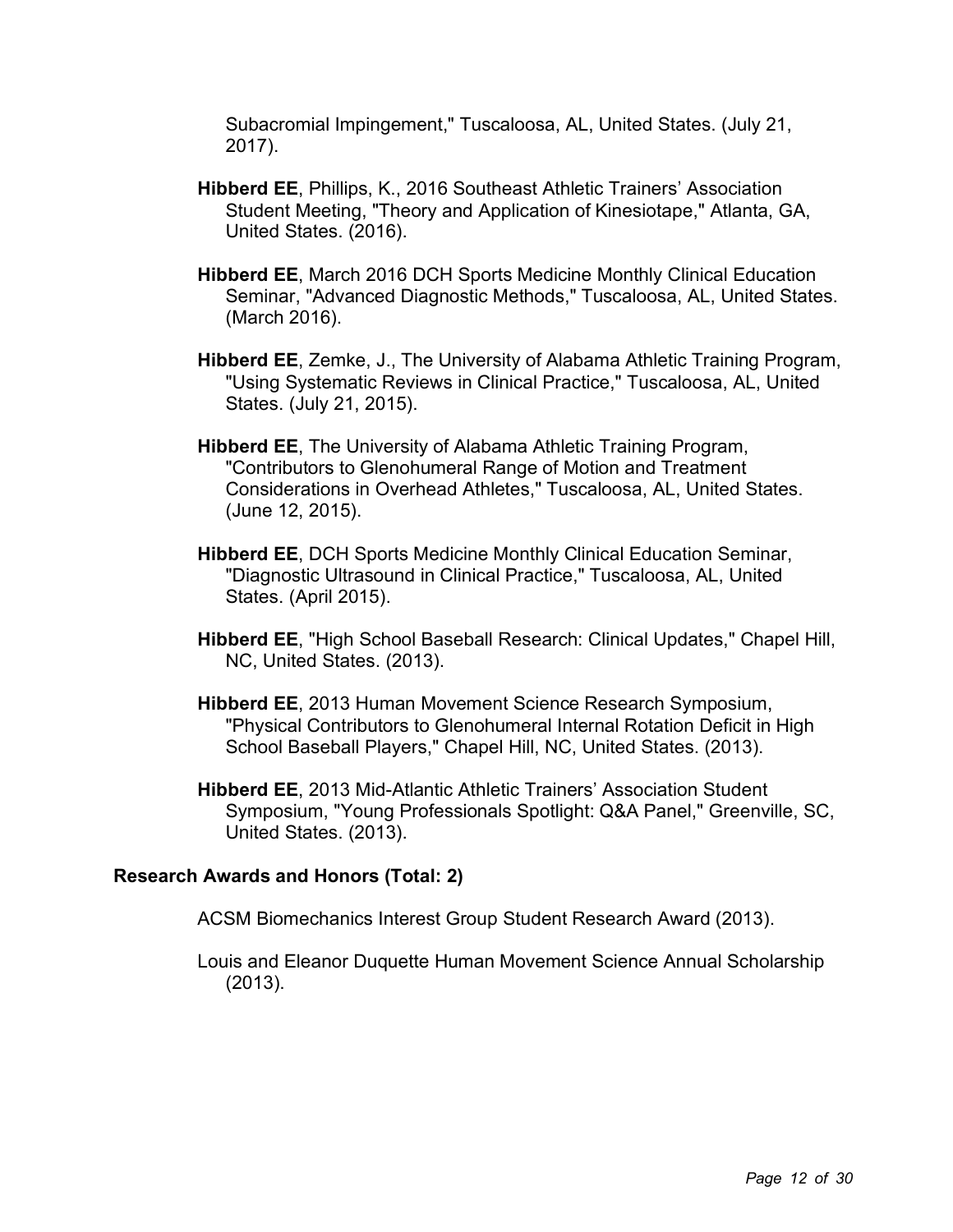### **Contracts, Grants, and Sponsored Research**

### **Funded Research**

- Hibberd EE (Principal, 85%), Freeborn, T. J. (Co-Principal, 15%), "RGC 2019 Area A: Changes in Physical Characteristics Following the First Season of Kid-Pitch Baseball," ORED Internal Funding, The University of Alabama, \$5,813.00.
- Hibberd EE (Principal, 100.0%), "The Acute Effects of Swim Training on Shoulder Physical Characteristics in Adolescent Swimmers," UA-RGC, The University of Alabama, \$3,000.00. (May 15, 2015 - May 14, 2017).

### **Currently Under Review**

- **Hibberd EE**, Leaver-Dunn D. Moran RN, Zemke JE. "Increasing Athletic Training Awareness in Ethnically-Diverse Alabama Counties," Ethnic Diversity Advisory Committee of the National Athletic Trainers' Association, Foundation/Nonprofit, \$4740. Submitted Date: (March 30, 2019).
- Freeborn TJ, Major CC, Sazonov E, **Hibberd EE**, Robinson JB, Wingo JE, Esco MR, Sweeney ME, Haskew TA. "NRT-HDR: Ready, Set, Go! Interdisciplinary Graduate Training to Harness Athletic and Health Technologies Data," National Science Foundation - NSF, Federal, \$2,999,282.00. Submitted Date: (December 3, 2018).
- Callihan ML, **Hibberd EE**, Esco MR, Kaylor SK, "Development of a Culture of Safety for Patients and Care Providers Through Implementation of Simulation-Based Lifting and Movement Task Training," National Institute of Health - NIH, Federal, \$1,995,524.00. Submitted Date: (September 25, 2018).
- Freeborn TJ, **Hibberd EE**, Esco MR. "Investigation of Localized Electrical Impedance of Skeletal Muscle for Non-Invasive Assessment of Overuse from High-Volume Training," US Department of Defense - DOD, Federal, \$1,024,458.00. Submitted Date: (September 20, 2018).
- **Hibberd EE,** Bissell KL, Esco MR, Freeborn TJ, Yang X. "Improving Physical Characteristics and Fundamental Movement Patterns in Youth Baseball Players," National Institute of Health - NIH, Federal, \$435,090.00. Submitted Dates: (July 1, 2018)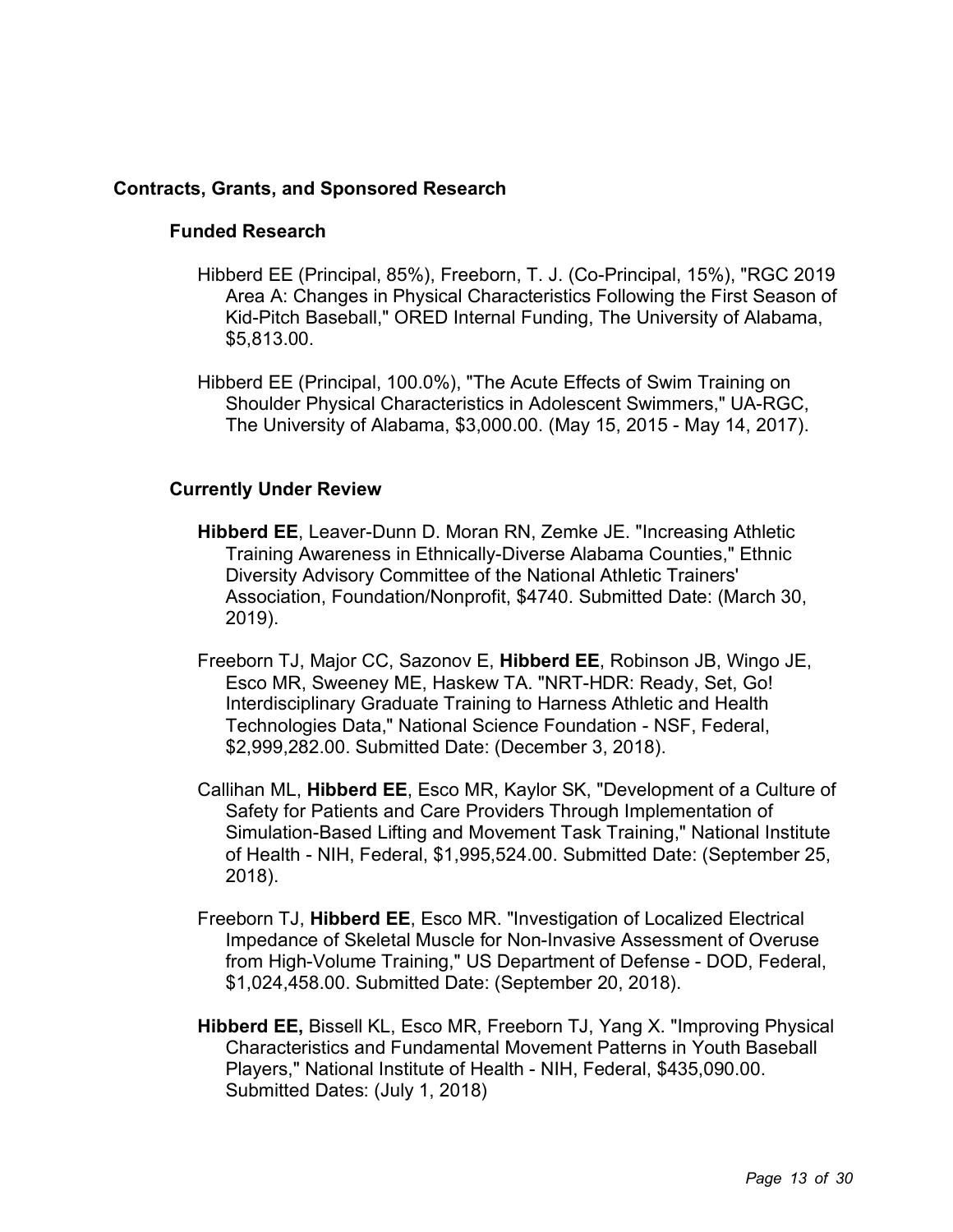### **Not Funded**

- Freeborn, TJ, **Hibberd EE**. "Investigation of Localized Electrical Impedance Characteristics as an Early Biomarker of Knee Osteoarthritis," U.S. Department of Defense - DOD, Federal, \$297,949.00.
- Freeborn, TJ, **Hibberd EE**, Esco MR. "Exercise-Induced Over-Training Detection in Lower Limb Muscles using Non-Invasive Electrical Impedance Measurements," United States Army - ARMY, Federal, \$351,020.00.
- Freeborn, TJ, McCallum D, Robinson JB, Wingo JE, Esco MR, Fedewa, MV, Haskew TA, Sazonov E, **Hibberd EE**, Sutherland TN. "NRT: Interdisciplinary Training to Develop Leaders in Athletic and Health Technology," National Science Foundation, Federal, \$2,999,894.00. Submitted Date: (June 13, 2017).
- Freeborn TJ, Esco MR, **Hibberd EE.** "Exercise-Induced Over-Training Detection in Lower Limb Muscles Using Non-Invasive Electrical Impedance Measurements," U. S. Department of Defense, Federal, \$198,246.00. Submitted Date: (January 27, 2017).
- Callihan ML, Kaylor SK, Esco MR, **Hibberd EE**. "The Impact of Fitness Programming on Employee Health, Safety, and Wellness: A Feasibility Pilot Project," Alabama Life Research Institute, The University of Alabama, \$25000. Submitted Date: (October 24, 2018).
- **Hibberd EE**, Freeborn, T. J., Esco MR, Bentley, B. C., "Readiness for Participation and Changes in Physical Characteristics Following the First Season of Kid-Pitch Baseball," National Athletic Trainers' Association Research and Education Foundation, The University of Alabama, \$19895. Submitted Date: (February 12, 2018).
- **Hibberd EE**, Crowe-White K, Knowlden A. "The Effect Of An Acute Bout Of Pitching On Measures Of Physical Characteristics And Time To Recovery In High School Baseball Pitchers," National Athletic Trainers' Association Research & Education, Foundation/Nonprofit, \$55,214.00. Submitted Date: (March 1, 2016).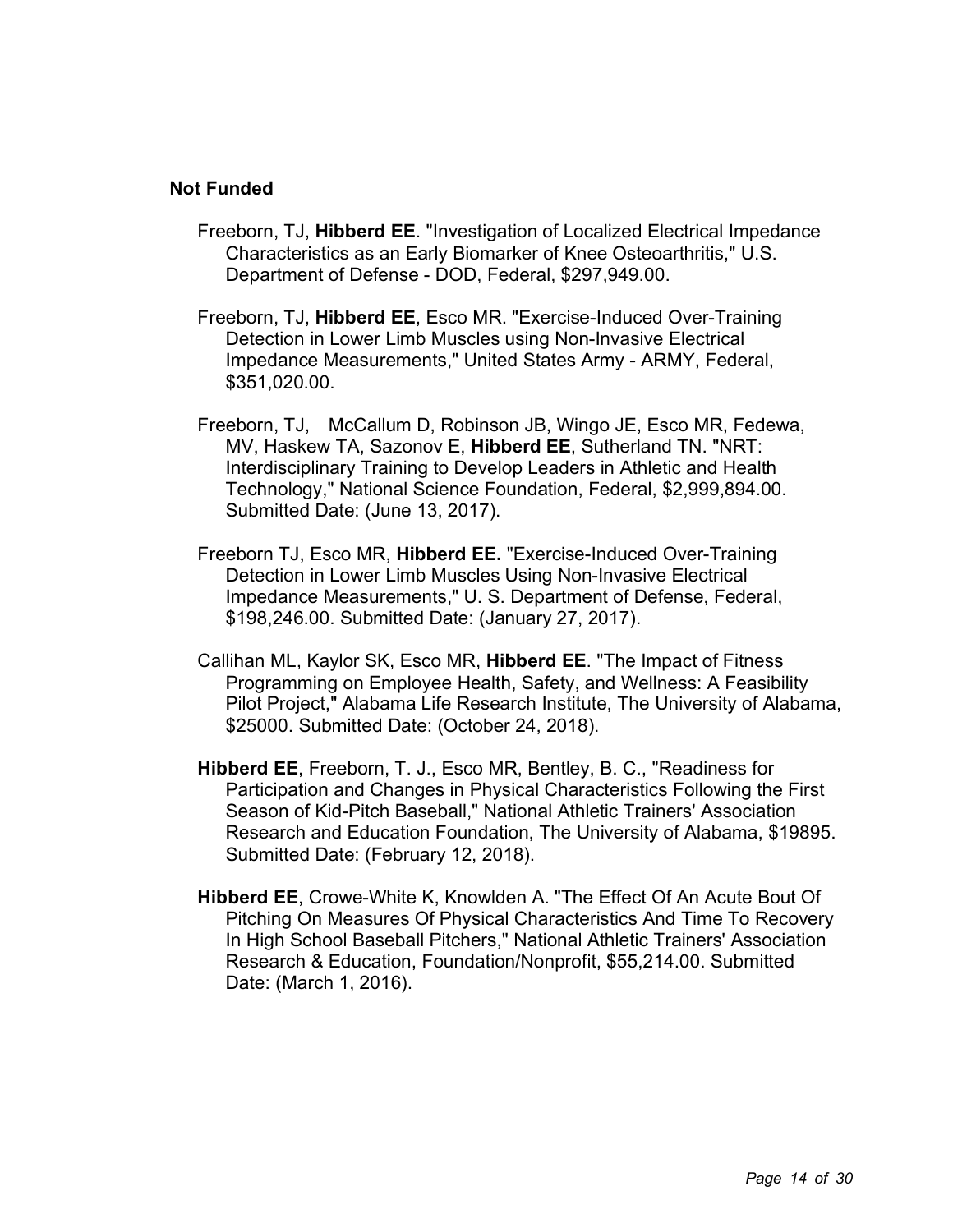### **Media Contributions**

- "The AT Tapes Episode 004: Tim Weston, MEd, ATC," Journal of Athletic Training Podcasts. (March 5, 2019). https://jatcast.podbean.com/e/the-attapes-episode-004-tim-weston-med-atc/
- "The AT Tapes Episode 003: Stacy Ritter, MS, ATC," Journal of Athletic Training Podcasts. (February 4, 2019). https://jatcast.podbean.com/e/theat-tapes-episode-003-stacey-ritter-ms-atc/
- "The AT Tapes Episode 002: Dr. Toni Torres-McGehee," Journal of Athletic Training Podcasts. (December 17, 2018). https://jatcast.podbean.com/e/the-at-tapes-episode-002-dr-toni-torresmcgehee/
- "The AT Tapes Episode 001: An Interview with Dr. Julianne Schmidt and Dr. Rob Lynall," Journal of Athletic Training Podcasts. (November 5, 2018). https://jatcast.podbean.com/e/the-at-tapes-episode-001-an-interview-withdr-julianne-schmidt-and-dr-rob-lynall-of-uga-concussion/
- "Study: Pitchers who also play catcher three times more likely to get injured," USA Today. (June 7, 2018). https://usatodayhss.com/2018/study-pitcherswho-also-play-catcher-three-times-more-likely-to-get-injured
- "High School Pitchers Who Also Play Catcher are Nearly Three Times More Likely to Sustain an Injury," NATA. (May 24, 2018). https://www.nata.org/nr05242018 News Release was posted and submitted to news outlets. Several stories were generated and posted using this information

# **Research Mentorship Dissertation Thesis/Committees**

# **Dissertation Committee Chair**

"Determinants of sleep quantity and quality in collegiate athletes and the relationship to injury history." (2019 - Present). Advised: Alicia Ingargiola

# **Dissertation Committee Member**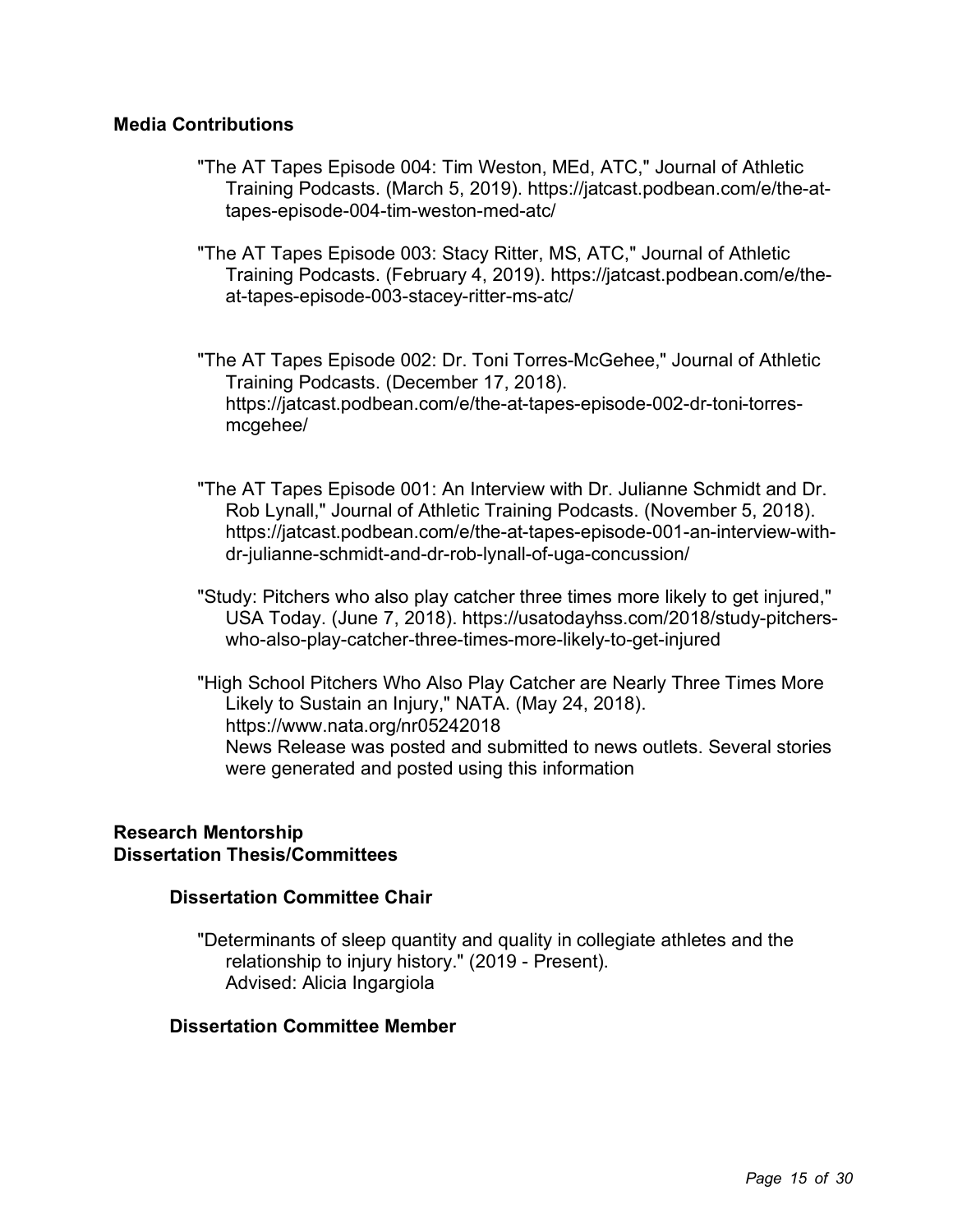- "Determinants for the Use of Complementary Health Approaches among African-American Adults: Results from a National Study." (2017 - 2018). Advised: Kristen Allen Watts
- "Correlates of Occupational Sedentary Behavior: An Application of the Social Ecological Model." (2016 - 2017). Advised: Amanda Hutchenson
- "Investigating Pedestrian Crossing Behavioral Intentions in College Students." (2016 - 2017). Advised: Andrew Piazza
- "Toward a Theory- and Web-based intervention Strategy to Promote Physical Activity Among People with Spinal Cord Injuries." (2015 - 2016). Advised: Jereme Wilroy
- "Recovery of Performance Following an Exhaustive Bout of Exercise." (2014 2016). Advised: Thomas Kopec

### **Master's Thesis Committee Chair**

- "Development of a Theory-Based Questionnaire on Fear Avoidance in ACLR athletes." (January 2019 - Present). Advised: Gregory Crisafulli
- "Utilization of Health Behavior Theory to Evaluate Adherence to Heat Illness Guidelines in Rural Alabama." (January 2019 - Present). Advised: Jennifer Gannon

# **Master's Thesis Committee Member**

"Evaluation of accelerometer data resulting from baseball pitches to detect patterns in specific types of pitches." (September 2017 - 2018). Advised: Shelby Critcher Student is in Electrical and Chemical Engineering and working on developing a device to track shoulder kinematics and kinetics during throwing.

- "Recovery of the Infraspinatus Following an Acute Bout of Pitching in Collegiate Baseball Pitchers." (2014 - 2016). Advised: Brett Pexa
- "Acute Effects of a Bout of Strength and Conditioning on Flat Tennis Serve Kinematics." (2013 - 2014). Advised: Megan Shipp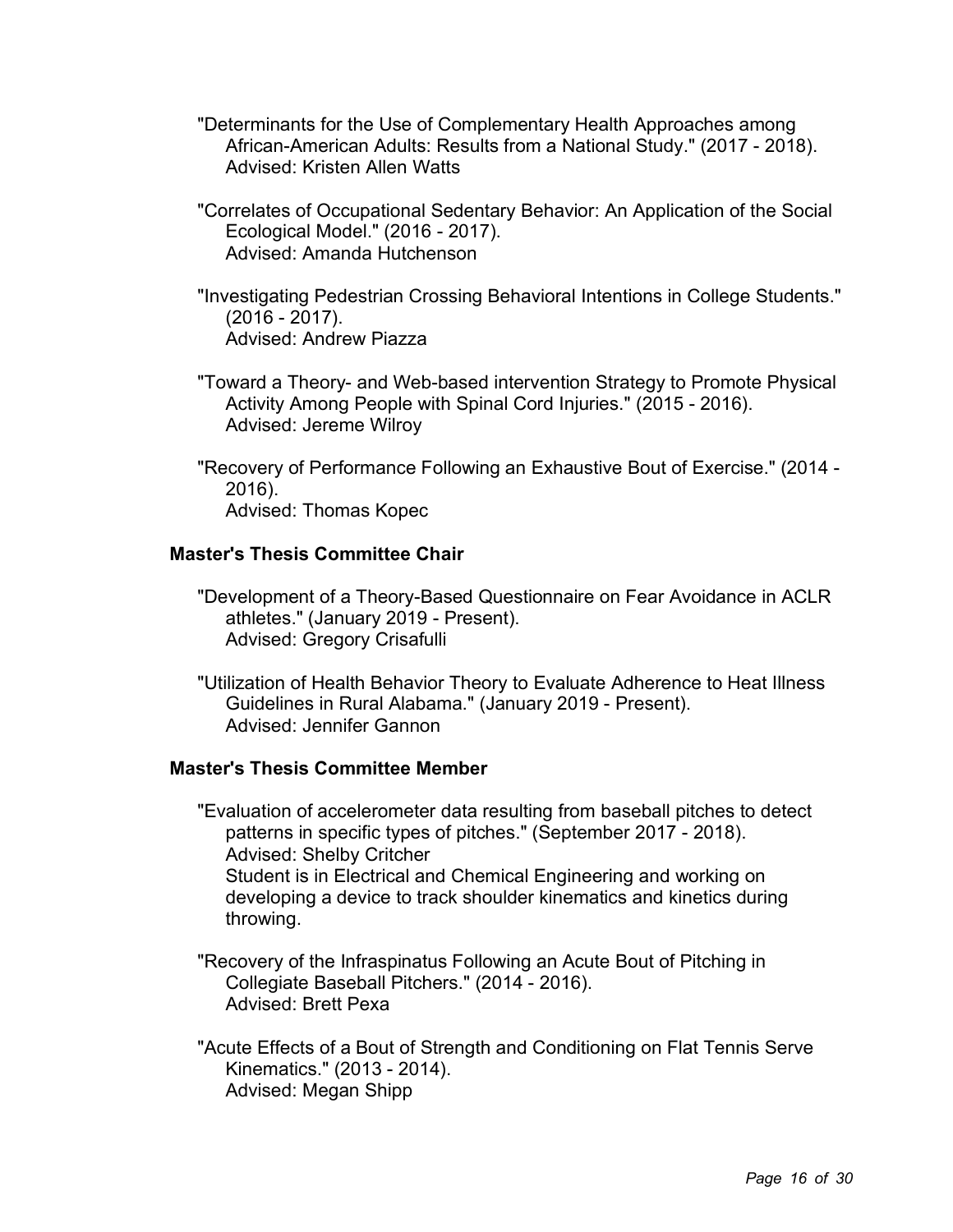- "Association Between Athletic Injury and Athlete Burnout." (2013 2014). Advised: Pamela Hughes
- "Muscle Stiffness of the Superficial Shoulder Musculature and Its Relationship to Subacromial Space Width." (2013 - 2014). Advised: Pamela Young
- "Alterations in Foot Plantar Pressures and Contact Area With Plantar Electrical Stimulation." (2011 - 2013). Advised: Chris Gibson
- "The effect of a typical swim training period on forward head and forward shoulder posture in competitive swimmers." (2011 - 2013). Advised: John Manor

### **Research Development Coursework**

- "NIH Early Career Reviewer Program" (On-Going). (2016 Present). The goals of the ECR Program are to: train and educate qualified scientists without prior CSR review experience so that they may develop into critical and well trained reviewers; help emerging researchers advance their careers by exposing them to a peer review experience that may make them more competitive as applicants; enrich the existing pool of NIH reviewers by including scientists from less research-intensive institutions as well as those from traditionally research-intensive institutions
- "Grant Writing Institute" (Complete). (January 2018 May 2018). Participated in the College of Human Environmental Science Grant Writing Institute. Submitted an NIH R34 grant as a result of participation in this program.
- "NATA Research Mentors Program" (Complete). (2015 2016). The NATA Foundation Faculty Mentor Program pairs junior faculty members with established faculty who will provide guidance, advice and assistance in navigating the first several years of employment within higher education.
- "Junior Investigators' Program" (Complete). (2014 2015). The Institute for Rural Health Research Junior Investigators Program is an annual seminar series designed to enhance the research knowledge and skills of aspiring investigators at The University of Alabama.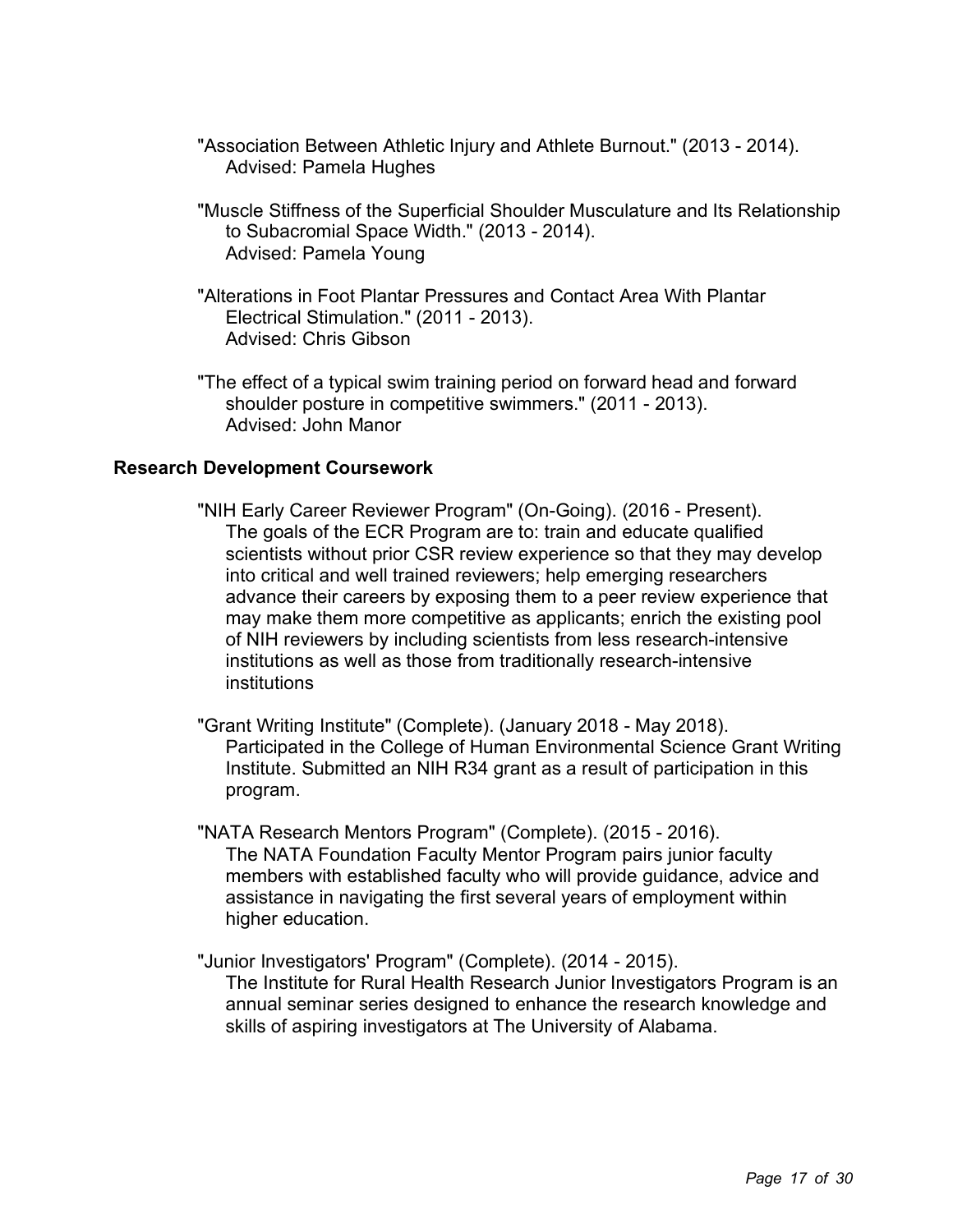# **TEACHING**

# **Spring 2019**

**\***Spring Course Evaluations have not been updated in the system

| <b>Course &amp;</b><br><b>Section</b> | <b>Course</b><br><b>Name</b>                          | <b>Credit</b><br><b>Hours</b> | <b>Enrollment</b> | <b>Instructor</b><br><b>Evaluation</b> | <b>Response</b><br><b>Rate for</b><br><b>Instructor</b><br><b>Evaluation</b> | <b>Course</b><br><b>Evaluation</b> |
|---------------------------------------|-------------------------------------------------------|-------------------------------|-------------------|----------------------------------------|------------------------------------------------------------------------------|------------------------------------|
| <b>ATR 420-</b><br>002                | Syllabus:<br>Clinical<br>Skills IV                    | $\mathbf{1}$                  | 9                 |                                        | $\%$                                                                         |                                    |
| ATR 440-<br>002                       | Syllabus:<br>Clinical<br>Skills VI                    | $\mathbf 1$                   | 9                 |                                        | $\frac{0}{0}$                                                                |                                    |
| ATR 496-<br>002                       | Syllabus:<br>Ind Study<br><b>Athletic</b><br>Training | 12                            | 3                 |                                        | $\frac{0}{0}$                                                                |                                    |
| ATR 456-<br>320                       | Syllabus:<br>Ther Int<br>Rehab &<br>Recon             | 3                             | 27                |                                        | $\frac{0}{0}$                                                                |                                    |

# **Fall 2018**

| <b>Course &amp;</b><br><b>Section</b> | <b>Course</b><br><b>Name</b>                                 | <b>Credit</b><br><b>Hours</b> | <b>Enrollment</b> | <b>Instructor</b><br><b>Evaluation</b> | <b>Response</b><br><b>Rate for</b><br><b>Instructor</b><br><b>Evaluation</b> | <b>Course</b><br><b>Evaluation</b> |
|---------------------------------------|--------------------------------------------------------------|-------------------------------|-------------------|----------------------------------------|------------------------------------------------------------------------------|------------------------------------|
| ATR 305-<br>001                       | Syllabus:<br>Clinical<br><b>Biomech</b><br>anics             | 3                             | 27                | 4.63                                   | 73.08%                                                                       | 4.06                               |
| ATR 410-<br>001                       | <b>Syllabus:</b><br>Clinical<br>Skills III                   | $\mathbf 1$                   | $\overline{7}$    | $\overline{5}$                         | 14.29%                                                                       | 5                                  |
| ATR 358-<br>001                       | Syllabus:<br>Exam &<br><b>Diagnosis</b><br>$\mathsf{II}$     | 3                             | 27                | 4.93                                   | 55.56%                                                                       | 4.73                               |
| ATR 496-<br>002                       | <b>Syllabus:</b><br>Ind Study<br><b>Athletic</b><br>Training | 12                            | 4                 |                                        | $\frac{0}{0}$                                                                |                                    |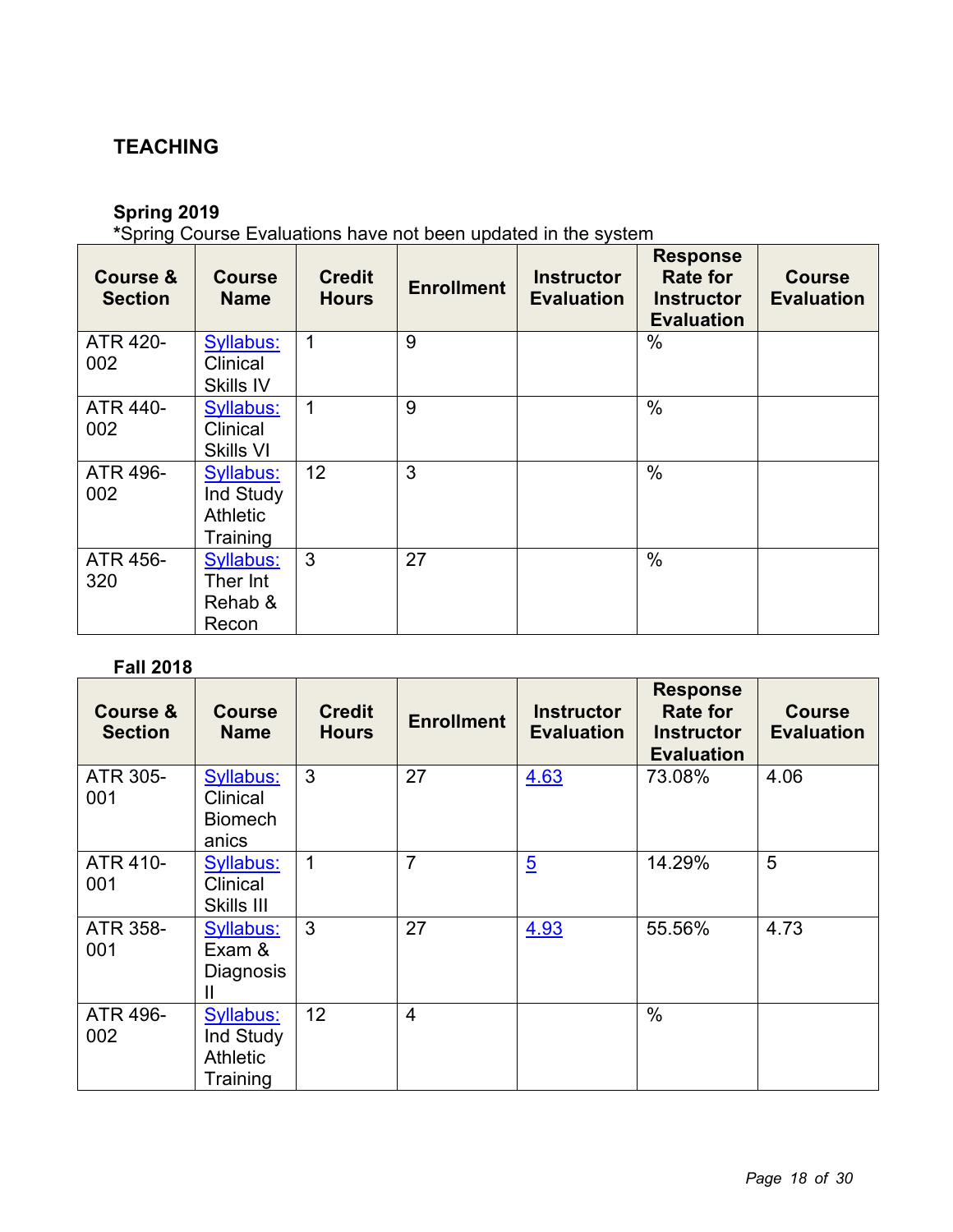# **Summer 2018**

| <b>Course &amp;</b><br><b>Section</b> | <b>Course</b><br><b>Name</b>                        | <b>Credit</b><br><b>Hours</b> | <b>Enrollment</b> | <b>Instructor</b><br><b>Evaluation</b> | <b>Response</b><br><b>Rate for</b><br><b>Instructor</b><br><b>Evaluation</b> | <b>Course</b><br><b>Evaluation</b> |
|---------------------------------------|-----------------------------------------------------|-------------------------------|-------------------|----------------------------------------|------------------------------------------------------------------------------|------------------------------------|
| ATR 453-<br>050                       | <b>Syllabus:</b><br>Appl Clin<br><b>Res Skills</b>  | 3                             | 27                |                                        | $\%$                                                                         |                                    |
| ATR 552-<br>050                       | <b>Syllabus:</b><br>Seminar<br>in Athl.<br>Training | 3                             | 2                 |                                        | $\%$                                                                         |                                    |

# **Spring 2018**

| Course &<br><b>Section</b> | <b>Course</b><br><b>Name</b>                          | <b>Credit</b><br><b>Hours</b> | <b>Enrollment</b> | <b>Instructor</b><br><b>Evaluation</b> | <b>Response</b><br><b>Rate for</b><br><b>Instructor</b><br><b>Evaluation</b> | <b>Course</b><br><b>Evaluation</b> |
|----------------------------|-------------------------------------------------------|-------------------------------|-------------------|----------------------------------------|------------------------------------------------------------------------------|------------------------------------|
| ATR 420-<br>002            | <b>Syllabus:</b><br>Clinical<br>Skills IV             |                               | 8                 | $\overline{5}$                         | 25%                                                                          | 4.5                                |
| ATR 456-<br>320            | <b>Syllabus:</b><br>Principles<br>of Rehab<br>& Recon | 3                             | 28                | 4.53                                   | 53.57%                                                                       | 4.33                               |

# **Fall 2017**

| <b>Course &amp;</b><br><b>Section</b> | <b>Course</b><br><b>Name</b>                             | <b>Credit</b><br><b>Hours</b> | <b>Enrollment</b> | <b>Instructor</b><br><b>Evaluation</b> | <b>Response</b><br><b>Rate for</b><br><b>Instructor</b><br><b>Evaluation</b> | <b>Course</b><br><b>Evaluation</b> |
|---------------------------------------|----------------------------------------------------------|-------------------------------|-------------------|----------------------------------------|------------------------------------------------------------------------------|------------------------------------|
| ATR 558-<br>920                       | <b>Syllabus:</b><br>Applied<br>Rsrch in<br>Athl. Trng.   | 3                             | 5                 |                                        | $0\%$                                                                        |                                    |
| ATR 358-<br>001                       | Syllabus:<br>Clinical<br>Eval &<br><b>Diagnosis</b><br>Ш | 3                             | 28                | 4.89                                   | 67.86%                                                                       | 4.84                               |
| <b>ATR 410-</b><br>002                | <b>Syllabus:</b><br>Clinical<br>Skills III               | 1                             | 11                | $\overline{5}$                         | 54.55%                                                                       | 4.83                               |
| ATR 410-<br>003                       | Clinical<br>Skills III                                   | 1                             | 8                 |                                        | $\frac{0}{0}$                                                                |                                    |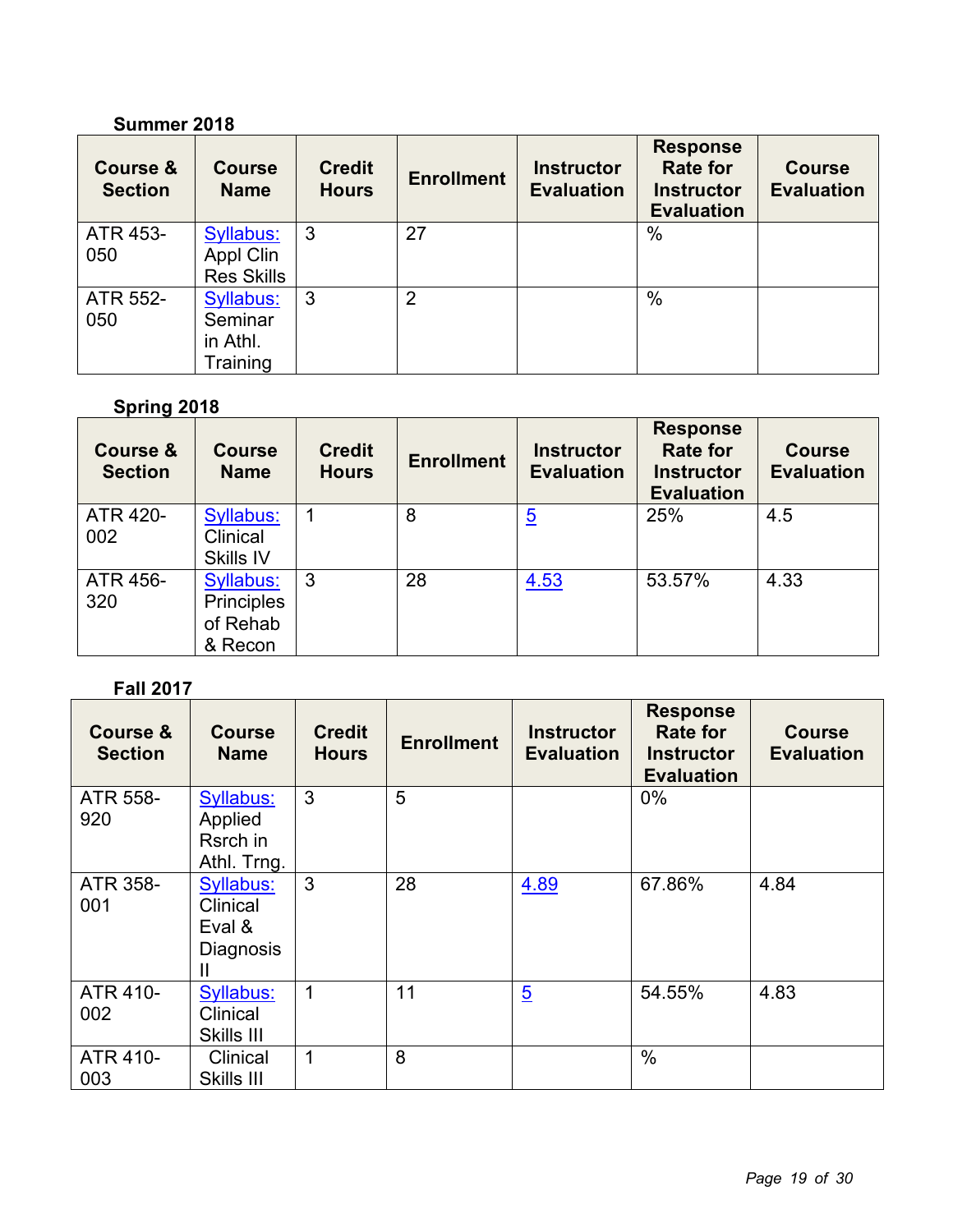| Course &<br><b>Section</b> | <b>Course</b><br><b>Name</b>                                 | <b>Credit</b><br><b>Hours</b> | <b>Enrollment</b> | <b>Instructor</b><br><b>Evaluation</b> | <b>Response</b><br><b>Rate for</b><br><b>Instructor</b><br><b>Evaluation</b> | <b>Course</b><br><b>Evaluation</b> |
|----------------------------|--------------------------------------------------------------|-------------------------------|-------------------|----------------------------------------|------------------------------------------------------------------------------|------------------------------------|
| ATR 496-<br>002            | <b>Syllabus:</b><br>Ind Study<br><b>Athletic</b><br>Training | 12                            | 4                 |                                        | $\frac{0}{0}$                                                                |                                    |

# **Summer 2017**

| Course &<br><b>Section</b> | <b>Course</b><br><b>Name</b>                        | <b>Credit</b><br><b>Hours</b> | <b>Enrollment</b> | <b>Instructor</b><br><b>Evaluation</b> | <b>Response</b><br><b>Rate for</b><br><b>Instructor</b><br><b>Evaluation</b> | <b>Course</b><br><b>Evaluation</b> |
|----------------------------|-----------------------------------------------------|-------------------------------|-------------------|----------------------------------------|------------------------------------------------------------------------------|------------------------------------|
| ATR 453-<br>050            | Syllabus:<br>Appl Clin<br><b>Res Skills</b>         | 3                             | 29                | <u>3</u>                               | 3.45%                                                                        |                                    |
| ATR 552-<br>050            | <b>Syllabus:</b><br>Seminar<br>in Athl.<br>Training | 3                             | $\overline{2}$    |                                        | $\%$                                                                         |                                    |

# **Spring 2017**

| <b>Course &amp;</b><br><b>Section</b> | <b>Course</b><br><b>Name</b>                                            | <b>Credit</b><br><b>Hours</b> | <b>Enrollment</b> | <b>Instructor</b><br><b>Evaluation</b> | <b>Response</b><br><b>Rate for</b><br><b>Instructor</b><br><b>Evaluation</b> | <b>Course</b><br><b>Evaluation</b> |
|---------------------------------------|-------------------------------------------------------------------------|-------------------------------|-------------------|----------------------------------------|------------------------------------------------------------------------------|------------------------------------|
| ATR 360-<br>001* Class<br>co-taught   | <b>Syllabus:</b><br><b>Clin Eval</b><br>&<br>Diagnosis<br>$\mathsf{II}$ | 3                             | 28                | 4.2                                    | 35.71%                                                                       | 2.8                                |
| <b>ATR 258-</b><br>001                | <b>Syllabus:</b><br>Clinical<br>Fundame<br>ntals                        | $\mathbf 1$                   | 27                | 4.57                                   | 30.43%                                                                       | 4.57                               |
| ATR 420-<br>001                       | <b>Syllabus:</b><br>Clinical<br>Skills IV                               | $\mathbf{1}$                  | 17                | 4.5                                    | 23.53%                                                                       | 3.5                                |
| ATR 420-<br>002                       | <b>Syllabus:</b><br>Clinical<br>Skills IV                               | $\mathbf 1$                   | 12                | 4.33                                   | 25%                                                                          | 4.33                               |
| <b>HHE 496-</b><br>008                | <b>Syllabus:</b><br>Independ<br>ent Study                               | 6                             | $\overline{2}$    |                                        | $\frac{0}{0}$                                                                |                                    |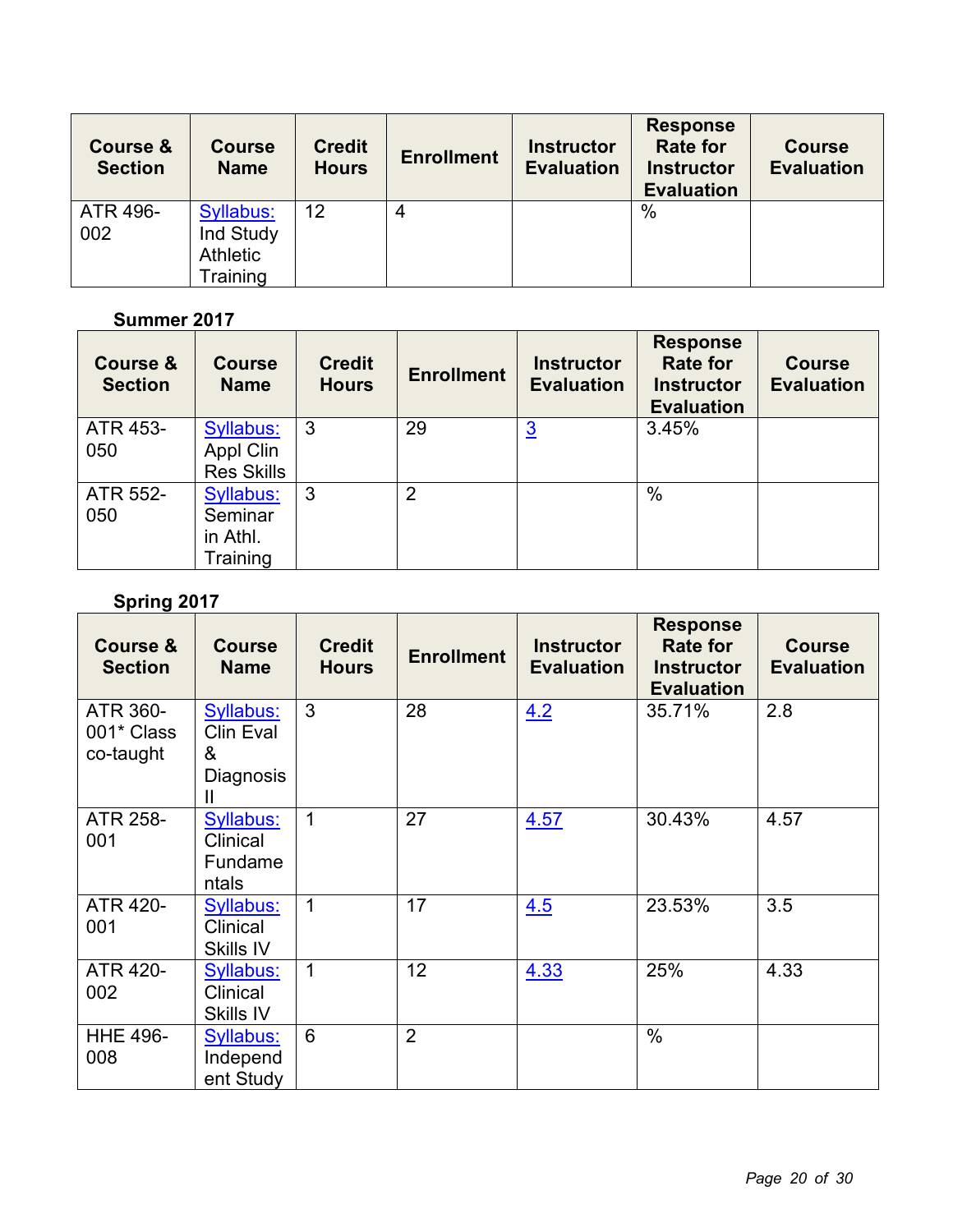| <b>Course &amp;</b><br><b>Section</b> | <b>Course</b><br><b>Name</b>                                 | <b>Credit</b><br><b>Hours</b> | <b>Enrollment</b> | <b>Instructor</b><br><b>Evaluation</b> | <b>Response</b><br><b>Rate for</b><br><b>Instructor</b><br><b>Evaluation</b> | <b>Course</b><br><b>Evaluation</b> |
|---------------------------------------|--------------------------------------------------------------|-------------------------------|-------------------|----------------------------------------|------------------------------------------------------------------------------|------------------------------------|
| ATR 456-<br>320                       | <b>Syllabus:</b><br><b>Principles</b><br>of Rehab<br>& Recon |                               | 28                | <u>4.44</u>                            | 32.14%                                                                       | 4.66                               |

# **Fall 2016**

| <b>Course &amp;</b><br><b>Section</b> | <b>Course</b><br><b>Name</b>                                              | <b>Credit</b><br><b>Hours</b> | <b>Enrollment</b> | <b>Instructor</b><br><b>Evaluation</b> | <b>Response</b><br><b>Rate for</b><br><b>Instructor</b><br><b>Evaluation</b> | <b>Course</b><br><b>Evaluation</b> |
|---------------------------------------|---------------------------------------------------------------------------|-------------------------------|-------------------|----------------------------------------|------------------------------------------------------------------------------|------------------------------------|
| ATR 558-<br>920                       | <b>Syllabus:</b><br>Applied<br>Rsrch in<br>Athl.<br>Trng.                 | 3                             | 3                 |                                        | $\%$                                                                         |                                    |
| ATR 358-<br>001                       | <b>Syllabus:</b><br>Clinical<br>Eval.<br><b>Diagnosis</b><br>$\mathbf{I}$ | 3                             | 29                | 4.95                                   | 68.97%                                                                       | 4.81                               |
| ATR 410-<br>001                       | <b>Syllabus:</b><br>Clinical<br>Skills III                                | $\mathbf{1}$                  | 14                | $\overline{5}$                         | 21.43%                                                                       | 5                                  |
| ATR 410-<br>002                       | <b>Syllabus:</b><br>Clinical<br>Skills III                                | $\mathbf{1}$                  | 15                | 4.86                                   | 46.67%                                                                       | 4.71                               |
| <b>HHE 496-9</b>                      | <b>Syllabus:</b><br>Independ<br>ent Study                                 | 3                             | $\overline{2}$    |                                        | $\%$                                                                         |                                    |

# **Summer 2016**

| <b>Course &amp;</b><br><b>Section</b> | <b>Course</b><br><b>Name</b>                        | <b>Credit</b><br><b>Hours</b> | <b>Enrollment</b> | <b>Instructor</b><br><b>Evaluation</b> | <b>Response</b><br><b>Rate for</b><br><b>Instructor</b><br><b>Evaluation</b> | <b>Course</b><br><b>Evaluation</b> |
|---------------------------------------|-----------------------------------------------------|-------------------------------|-------------------|----------------------------------------|------------------------------------------------------------------------------|------------------------------------|
| ATR 453-<br>050                       | <b>Syllabus:</b><br>Appl Clin<br><b>Res Skills</b>  | 3                             | 21                | 4.33                                   | 14.29%                                                                       | 3.33                               |
| ATR 552-<br>050                       | <b>Syllabus:</b><br>Seminar<br>in Athl.<br>Training | 3                             | 6                 | 4.33                                   | 50%                                                                          | $\overline{4}$                     |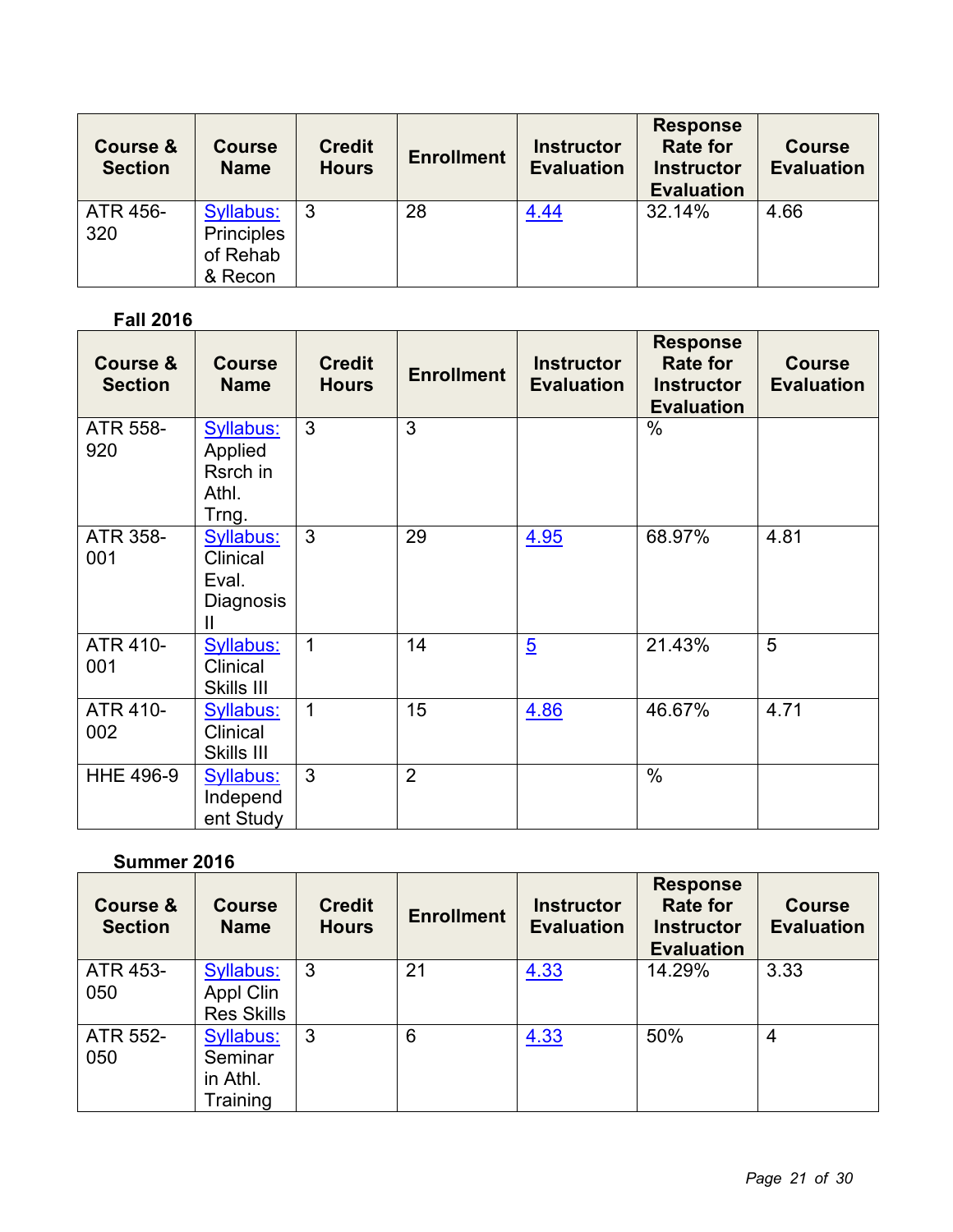# **Spring 2016**

| <b>Course &amp;</b><br><b>Section</b>   | <b>Course</b><br><b>Name</b>                                       | <b>Credit</b><br><b>Hours</b> | <b>Enrollment</b> | <b>Instructor</b><br><b>Evaluation</b> | <b>Response</b><br><b>Rate for</b><br><b>Instructor</b><br><b>Evaluation</b> | <b>Course</b><br><b>Evaluation</b> |
|-----------------------------------------|--------------------------------------------------------------------|-------------------------------|-------------------|----------------------------------------|------------------------------------------------------------------------------|------------------------------------|
| ATR 360-<br>001*<br>Class co-<br>taught | <b>Syllabus:</b><br><b>Clin Eval</b><br>&<br><b>Diagnosis</b><br>Ш | 3                             | 22                | 4.56                                   | 40.91%                                                                       | 3.33                               |
| ATR 258-<br>001                         | Syllabus:<br>Clinical<br>Fundame<br>ntals                          | $\mathbf{1}$                  | 32                | 4.5                                    | 25.81%                                                                       | 4.38                               |
| <b>ATR 420-</b><br>001                  | Syllabus:<br>Clinical<br>Skills IV                                 | $\mathbf{1}$                  | 9                 | 4.67                                   | 33.33%                                                                       | 4.33                               |
| <b>HHE 496-8</b>                        | Syllabus:<br>Independ<br>ent Study                                 | 3                             | 1                 |                                        | $\frac{0}{0}$                                                                |                                    |
| ATR 456-<br>320                         | <b>Syllabus:</b><br><b>Principles</b><br>of Rehab<br>& Recon       | $\mathbf{3}$                  | 22                | 4.56                                   | 40.91%                                                                       | 4.7                                |

# **Fall 2015**

| <b>Course &amp;</b><br><b>Section</b> | <b>Course</b><br><b>Name</b> | <b>Credit</b><br><b>Hours</b> | <b>Enrollment</b> | <b>Instructor</b><br><b>Evaluation</b> | <b>Response</b><br><b>Rate for</b><br><b>Instructor</b><br><b>Evaluation</b> | <b>Course</b><br><b>Evaluation</b> |
|---------------------------------------|------------------------------|-------------------------------|-------------------|----------------------------------------|------------------------------------------------------------------------------|------------------------------------|
| ATR 558-                              | <b>Syllabus:</b>             | 3                             | 7                 |                                        | 0%                                                                           |                                    |
| 901                                   | Applied                      |                               |                   |                                        |                                                                              |                                    |
|                                       | Rsrch in                     |                               |                   |                                        |                                                                              |                                    |
|                                       | Athl.<br>Trng.               |                               |                   |                                        |                                                                              |                                    |
| ATR 358-                              | Syllabus:                    | 3                             | 22                | 4.89                                   | 86.36%                                                                       | 4.84                               |
| 001                                   | Clinical                     |                               |                   |                                        |                                                                              |                                    |
|                                       | Eval.                        |                               |                   |                                        |                                                                              |                                    |
|                                       | Diagnosis                    |                               |                   |                                        |                                                                              |                                    |
|                                       | Ш                            |                               |                   |                                        |                                                                              |                                    |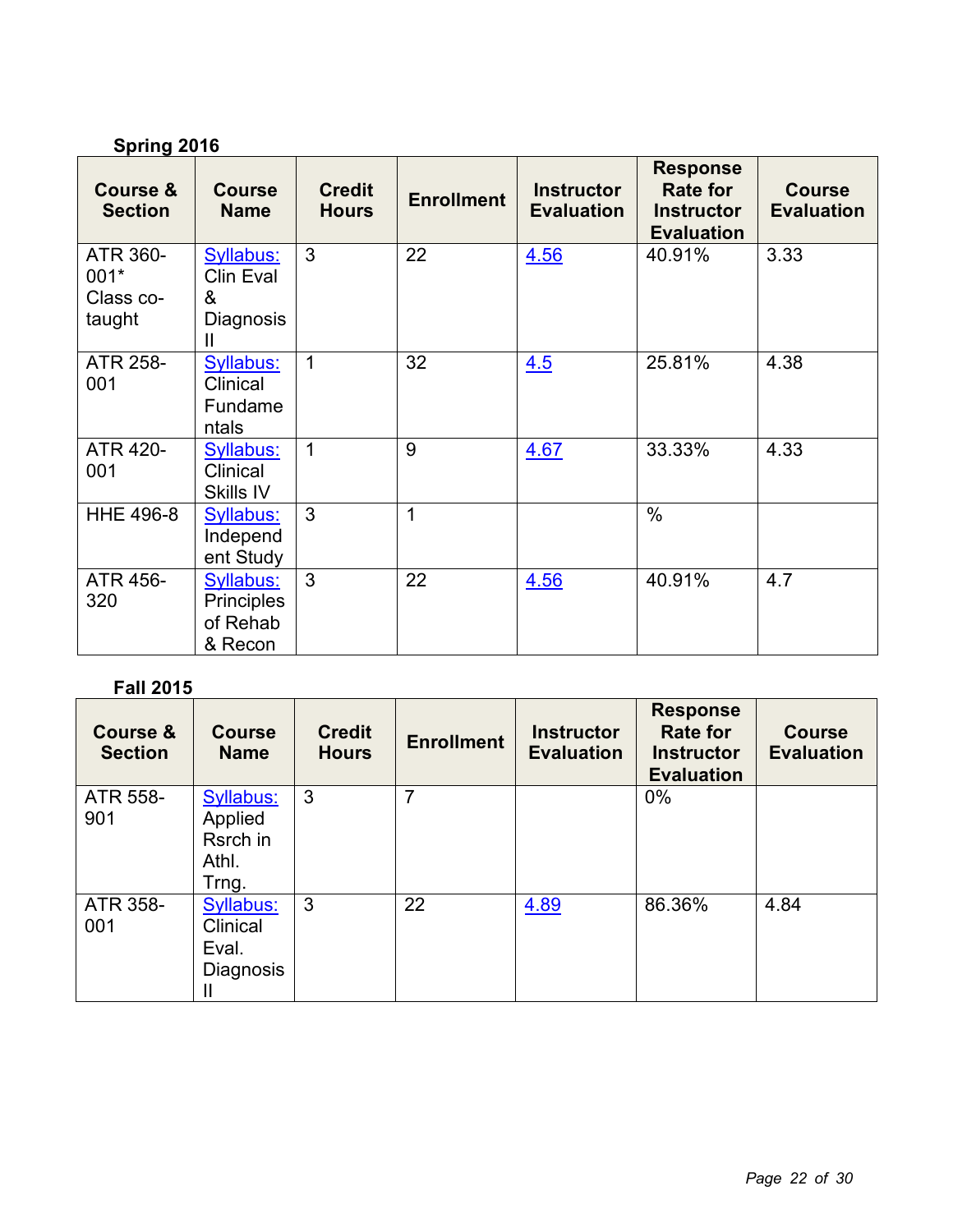# **Summer 2015**

| <b>Course &amp;</b><br><b>Section</b> | <b>Course</b><br><b>Name</b>                               | <b>Credit</b><br><b>Hours</b> | <b>Enrollment</b> | <b>Instructor</b><br><b>Evaluation</b> | <b>Response</b><br><b>Rate for</b><br><b>Instructor</b><br><b>Evaluation</b> | <b>Course</b><br><b>Evaluation</b> |
|---------------------------------------|------------------------------------------------------------|-------------------------------|-------------------|----------------------------------------|------------------------------------------------------------------------------|------------------------------------|
| ATR 453-<br>050                       | <b>Syllabus:</b><br>Appl Clin<br><b>Res Skills</b>         | 3                             | 15                |                                        | 0%                                                                           |                                    |
| ATR 552-<br>050                       | <b>Syllabus:</b><br>Seminar<br>in Athl.<br><b>Training</b> | 3                             | 3                 |                                        | $\%$                                                                         |                                    |

# **Spring 2015**

| <b>Course &amp;</b><br><b>Section</b>   | <b>Course</b><br><b>Name</b>                                 | <b>Credit</b><br><b>Hours</b> | <b>Enrollment</b> | <b>Instructor</b><br><b>Evaluation</b> | <b>Response</b><br><b>Rate for</b><br><b>Instructor</b><br><b>Evaluation</b> | <b>Course</b><br><b>Evaluation</b> |
|-----------------------------------------|--------------------------------------------------------------|-------------------------------|-------------------|----------------------------------------|------------------------------------------------------------------------------|------------------------------------|
| ATR 360-<br>001*<br>Class co-<br>taught | Syllabus:<br>Clin Eval<br>&<br><b>Diagnosis</b><br>Ш         | 3                             | 15                | 4.8                                    | 33.33%                                                                       | $\overline{4}$                     |
| ATR 258-<br>001                         | Syllabus:<br>Clinical<br>Fundame<br>ntals                    | 1                             | 39                | 4.82                                   | 48.57%                                                                       | 4.88                               |
| ATR 456-<br>320                         | <b>Syllabus:</b><br><b>Principles</b><br>of Rehab<br>& Recon | 3                             | 15                | 4.83                                   | 40%                                                                          | 4.67                               |

# **Fall 2014**

| <b>Course &amp;</b><br><b>Section</b> | <b>Course</b><br><b>Name</b>                                                | <b>Credit</b><br><b>Hours</b> | <b>Enrollment</b> | <b>Instructor</b><br><b>Evaluation</b> | <b>Response</b><br><b>Rate for</b><br><b>Instructor</b><br><b>Evaluation</b> | <b>Course</b><br><b>Evaluation</b> |
|---------------------------------------|-----------------------------------------------------------------------------|-------------------------------|-------------------|----------------------------------------|------------------------------------------------------------------------------|------------------------------------|
| ATR 358-<br>001                       | <b>Syllabus:</b><br>Clinical<br>Eval.<br>Diagnosis<br>$\mathbf{\mathsf{I}}$ | 3                             | 16                | 4.91                                   | 68.75%                                                                       | 4.82                               |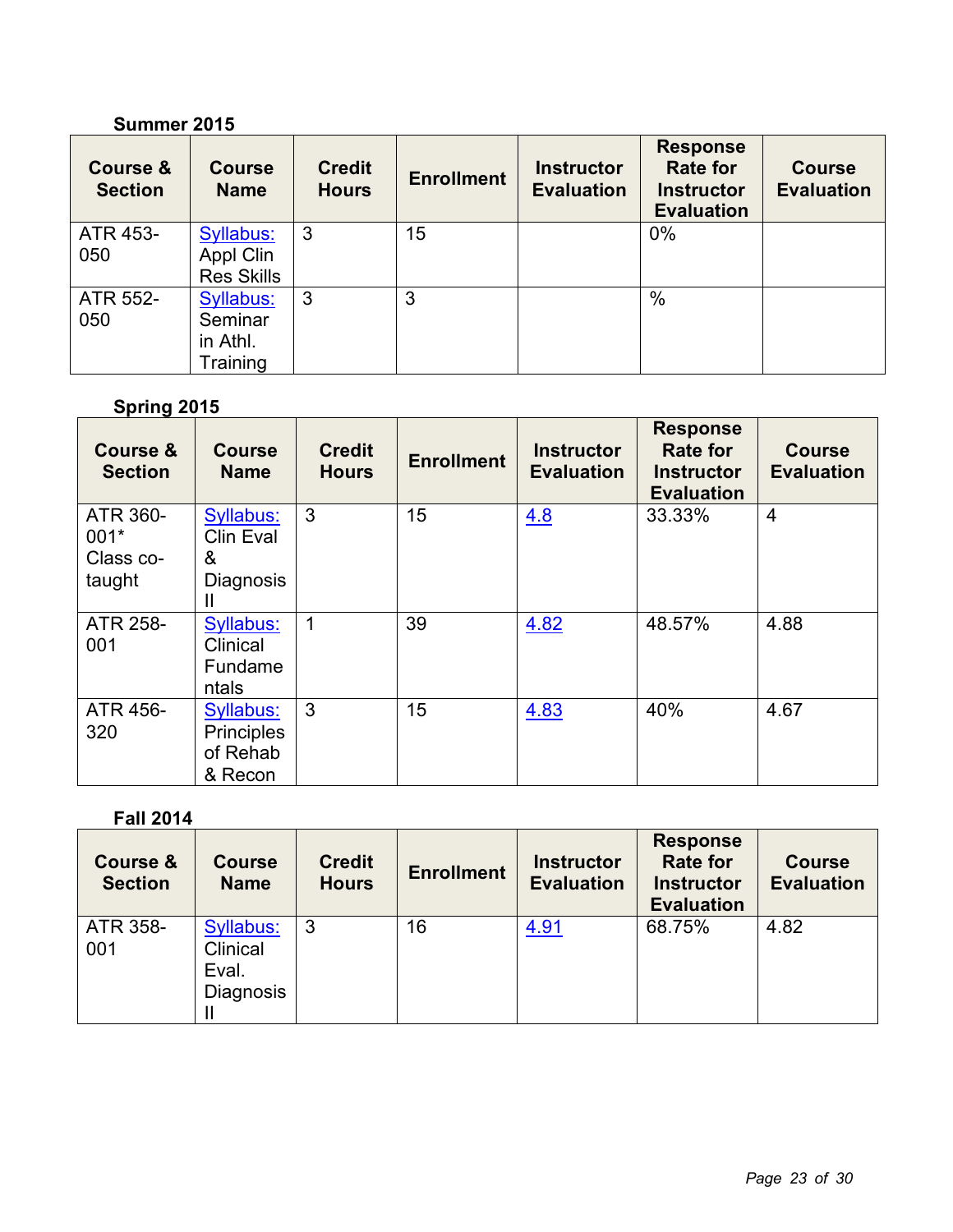# **Undergraduate and Graduate Student Advising**

# **Spring 2018-2019**

Undergraduate Students Advised: 0

Graduate Students Advised: 4

Advising distance graduate students in the Athletic Training emphasis of the Master of Arts in Health Studies.

# **Fall 2018-2019**

Undergraduate Students Advised: 0 Graduate Students Advised: 5 Advising distance graduate students in the Athletic Training emphasis of the Master of Arts in Health Studies.

# **Non-Credit Instruction**

Graduate Student Journal Club, Athletic Training Program, 5 participant(s). (January 2019 - Present) Coordinate a journal club for the graduate students and research undergraduates in Athletic Training. The purpose of the journal club is to help students in the development of their thesis/dissertation as well as professional development.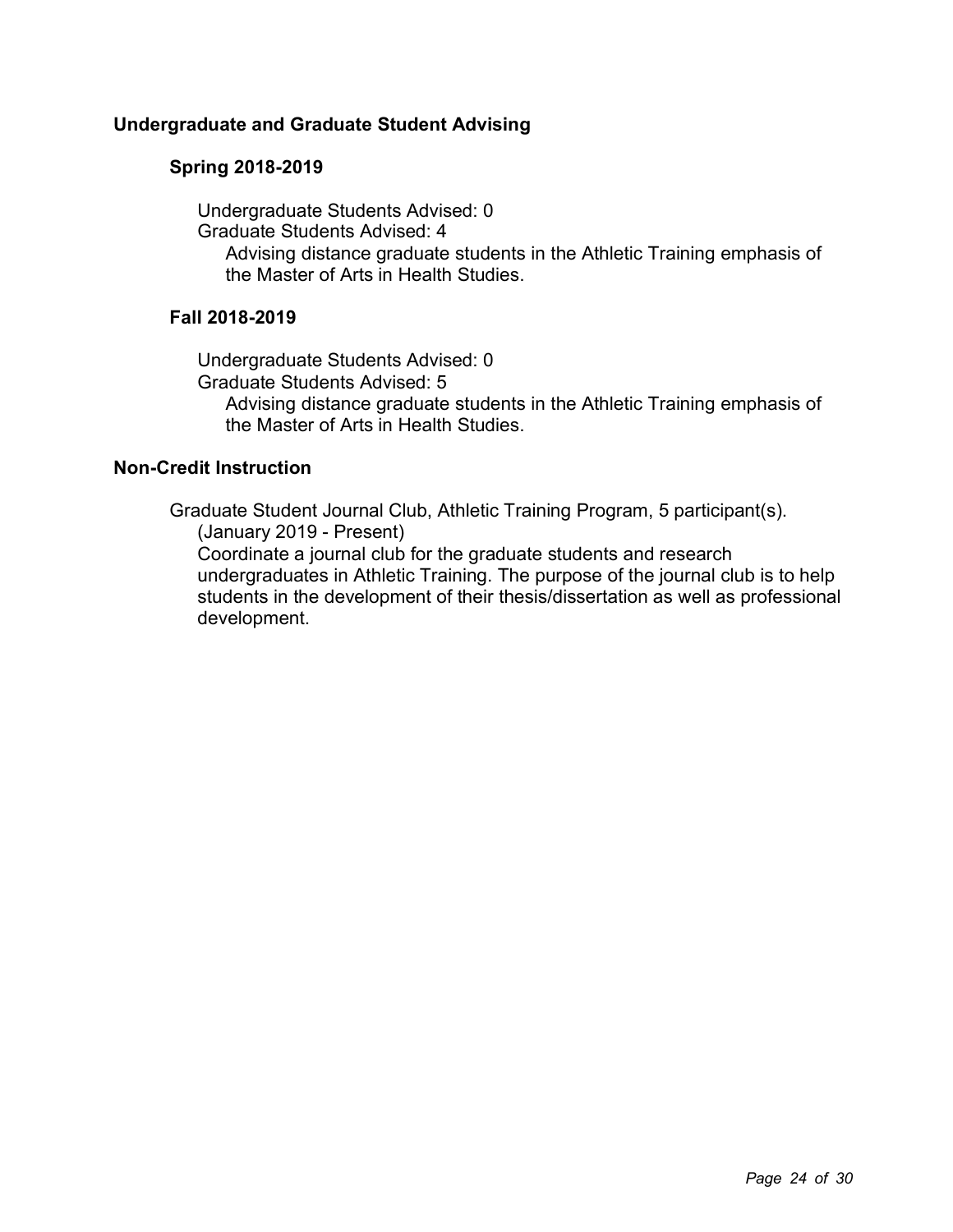### **SERVICE**

#### **Service to the University of Alabama**

#### **College Service**

- College of Human Environmental Sciences' Evaluation of Teaching Committee (2017 - Present).
- College of Human Environmental Sciences' Research Committee (2017 Present).
- College of Human Environmental Sciences' Instructional Technology Committee (2014 - 2017).
- Selection Committee, Joseph S. Rowland Teaching Excellence Award (2014 2015).

#### **Department Service**

- Athletic Training Research Scholar Speaker Coordinator (2014 Present). Bring in a Nationally Recognized Researched in the Field of Athletic **Training**
- Director, Athletic Training Research Laboratory (2014 Present).
- Member, Department Chair Search Committee (December 2017 March 2019).
- Departmental Graduate Student Awards Committee (2016 2018).

Co-Chair, AT Faculty Search Committee (July 2016 - January 2017).

Member, AT Faculty Search Committee (July 2015 - February 2016).

#### **Program Service**

Continuing Education Coordinator (2017 - Present).

### **University Service**

Associate Director, Integrative Center for Athletic and Sport Technology (2016 - Present).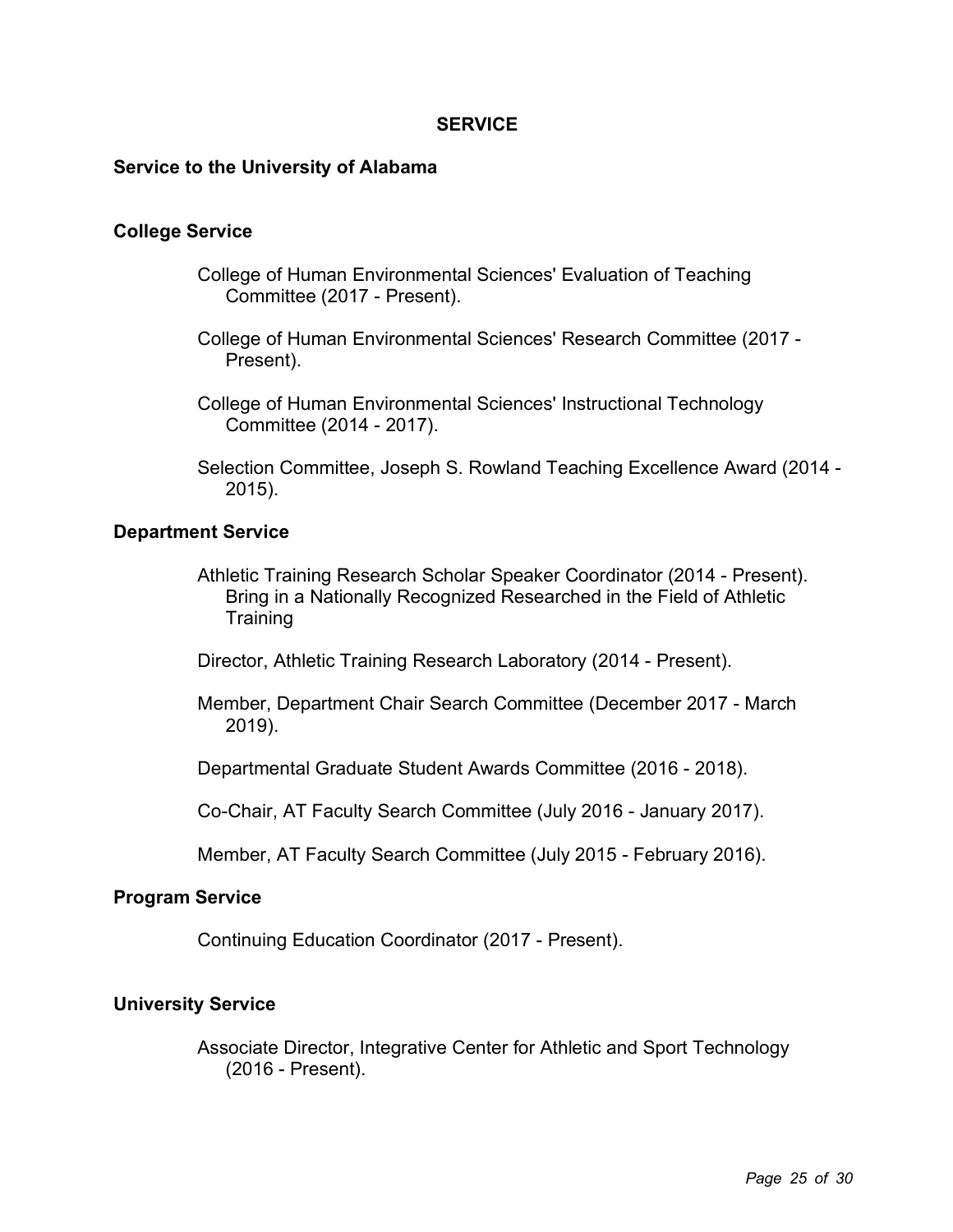Intercollegiate Athletics Committee, The University of Alabama Standing Committee (2015 - Present).

Undergraduate Programs & Services, The University of Alabama Standing Committee (August 2015 - 2018).

Volunteer, Crimson Couch to 5K (2014).

# **Service to the Profession and Public**

Journal Reviewer:

- BMC Musculoskeletal Disorders
- Orthopedic Journal of Sports Medicine
- Sports Biomechanics
- Journal of Applied Biomechanics
- American Journal of Sports Medicine
- International Journal of Athletic Therapy and Training
- Journal of Sport Rehabilitation
- Journal of Athletic Training

Grant Reviewer:

- National Athletic Trainers' Association Research and Education Foundation
- Southeast Athletic Trainers' Association

Conference Session Reviewer:

- National Athletic Trainers' Association
- Southeast Athletic Trainers' Association

# **Mentorship of Other Faculty and Students (not including dissertation/theses)**

# **Graduate Student**

Evans, Jennifer (2016 - 2017) Tide Together Mentoring Program

Defibaugh-Chavez, Sengdhuan (2015 - 2016) Tide Together Mentoring Program

# **Undergraduate**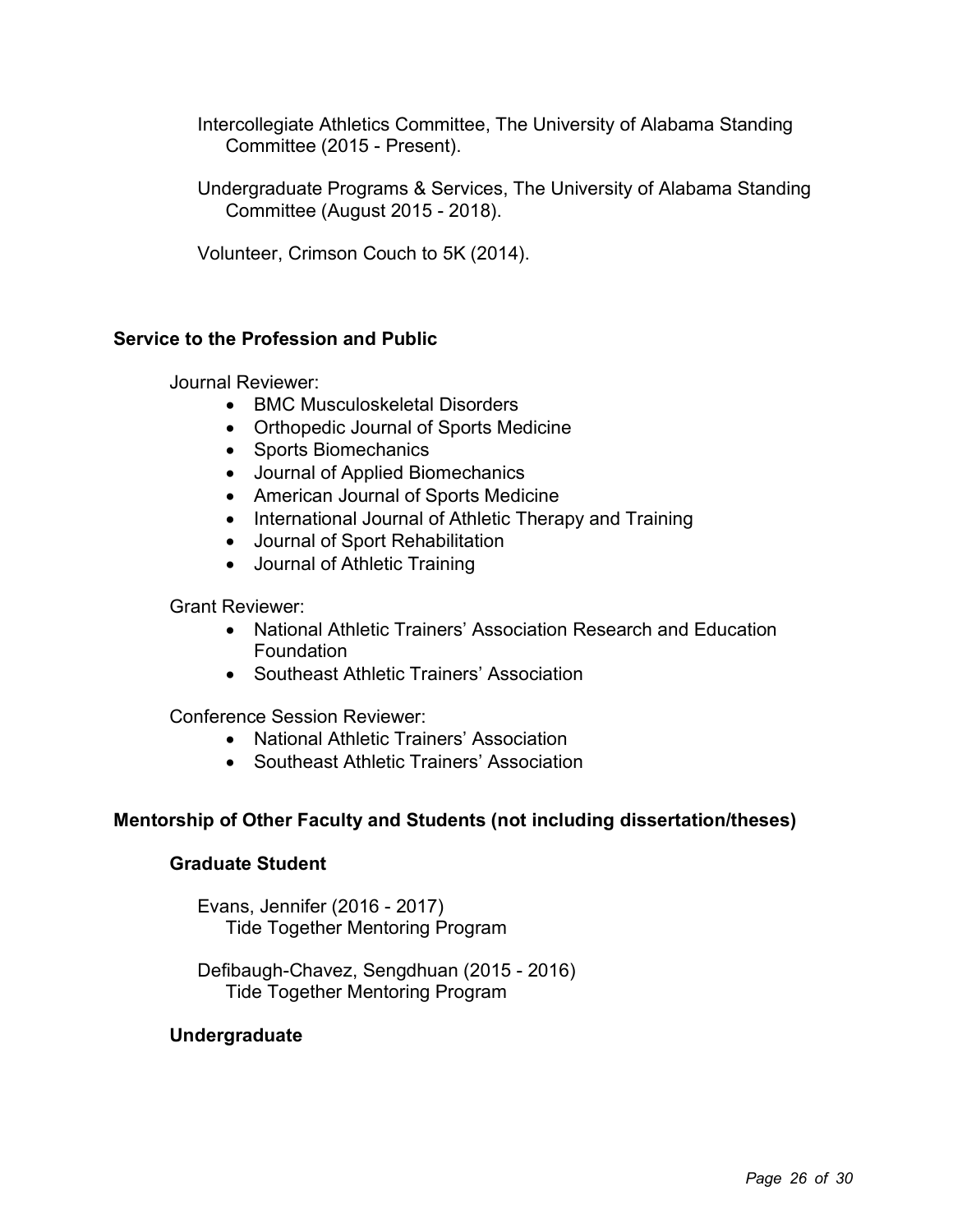Laura Carrasquilla (2018 - Present) Computer Based Honors Research Experience

Woodyard, Lauryn (September 2018 - Present) Co-mentoring Engineering undergraduates in the development of a simulator to meet the needs of the AT program.

Reid, Lara Casey (August 2018 - Present)

Working with student on development of a research project. Currently we have developed the project, gotten IRB approval, and are beginning subject recruitment. We are also working on a Critically Appraised Topic paper for submission by the end of Spring 2019 semester.

Rotenberry, Alyssa (2016 - 2018) Development of Research Project

Beasley, Grace (2015 - 2018) Computer Based Honors Research Experience

Hall, Whittni (2015 - 2017) Relationship Between Cross-Sectional Area of the Triceps Surae and Vertical Jump Height

### **Undergraduate Researcher**

Carrasquilla, Laura (August 2018 - Present) Laura will be working with me as part of the Computer-Based Honors/Randall Research Scholars Program year long research experience.

# **Other Professional Roles**

# **Committee Member**

Committee Member, National Athletic Trainers' Association Professional Development Committee. (February 2019 - Present).

Ambassador of Research and Education Foundation, National Athletic Trainers' Association. (2014 - 2018).

### **Conference Chair/Co-Chair**

Conference Chair/Co-Chair, Southeastern Athletic Trainers' Association. (2016 - Present).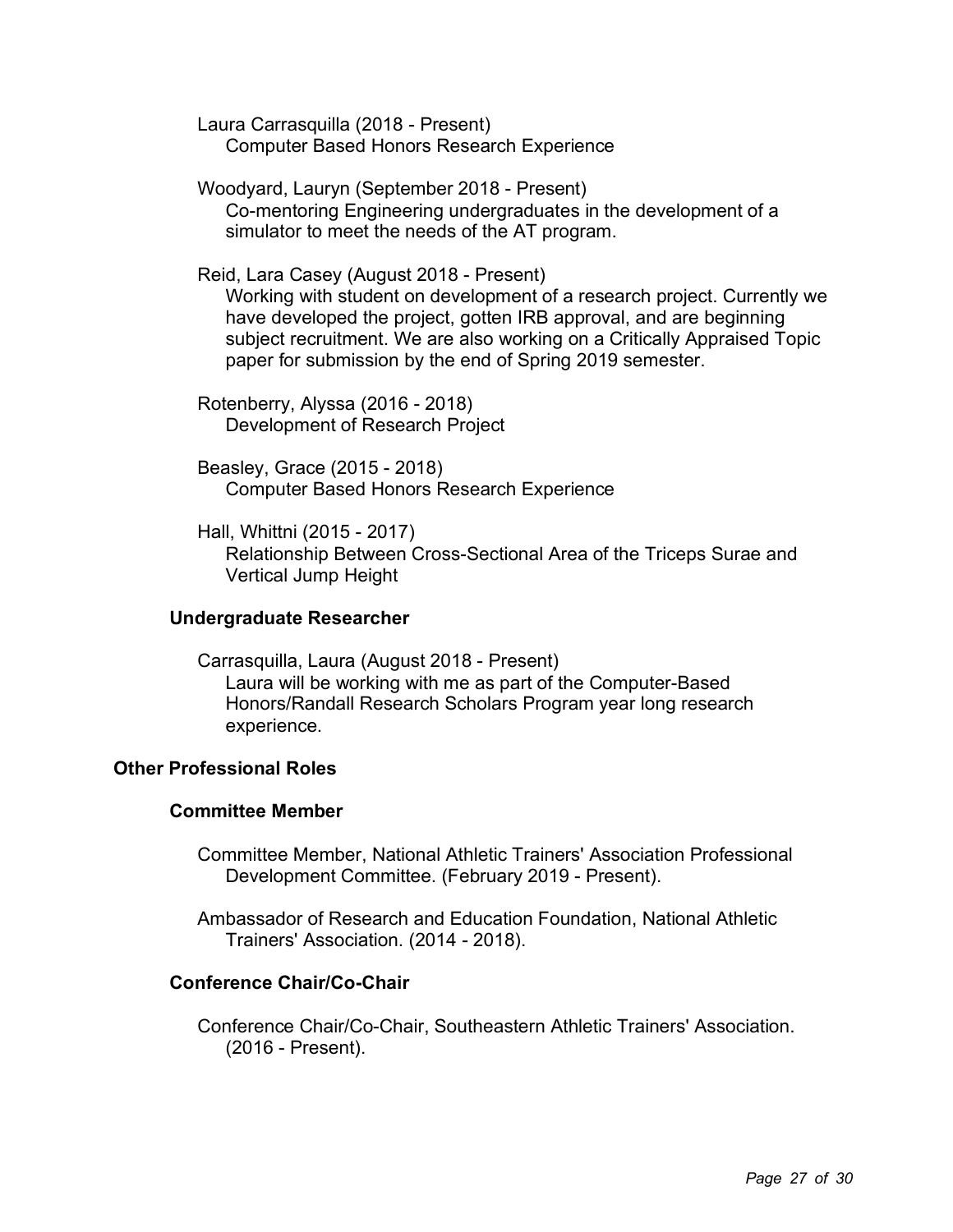### **Session Chair/Moderator**

- Session Chair/Moderator, Southeast Athletic Trainers' Association, Atlanta, GA. (March 7, 2019 - Present). Role of the Scapula in Function and Dysfunction of the Shoulder
- Session Chair/Moderator, 2018 American Society of Shoulder and Elbow Therapists Annual Meeting, Chicago, IL. (October 12, 2018 - Present). Abstract Session III: Shoulder Range of Motion & Strength
- Session Chair/Moderator, 2018 National Athletic Trainers' Association Annual Meeting and Clinical Symposia, New Orleans, LA. (June 27, 2018 - June 29, 2018).

Kids in Crisis: The Secondary School Athletic Trainer's Role in Mental Health; Is Shoulder Mobility Good or Bad?

Moderator, 2015 National Athletic Trainers' Association Annual Meeting and Clinical Symposia, St. Louis, MO. (2015). Training and Performance: Increasing Ball Velocity in the Overhead Athlete

# **PROFESSIONAL CREDENTIALS, CONSULTING, AND PROFESSIONAL DEVELOPMENT**

### **Licensures and Certifications**

- Alabama Athletic Training License. (September 2014 Present). Active. States where Certified / Licensed: AL.
- American Heart Association CPR/AED Instructor. (September 2014 Present). Active.
- Preceptor, Commission on Accreditation of Athletic Training Education Program. (2010 - Present). Active.
- Certified Athletic Trainer. (2008 Present). Active.
- National Academy of Sports Medicine-Performance Enhancement Specialist. (2008 - Present). Active.
- National Academy of Sports Medicine-Certified Personal Trainer. (2007 Present). Active.

American Red Cross CPR/AED Instructor. (2010 - 2014). Active.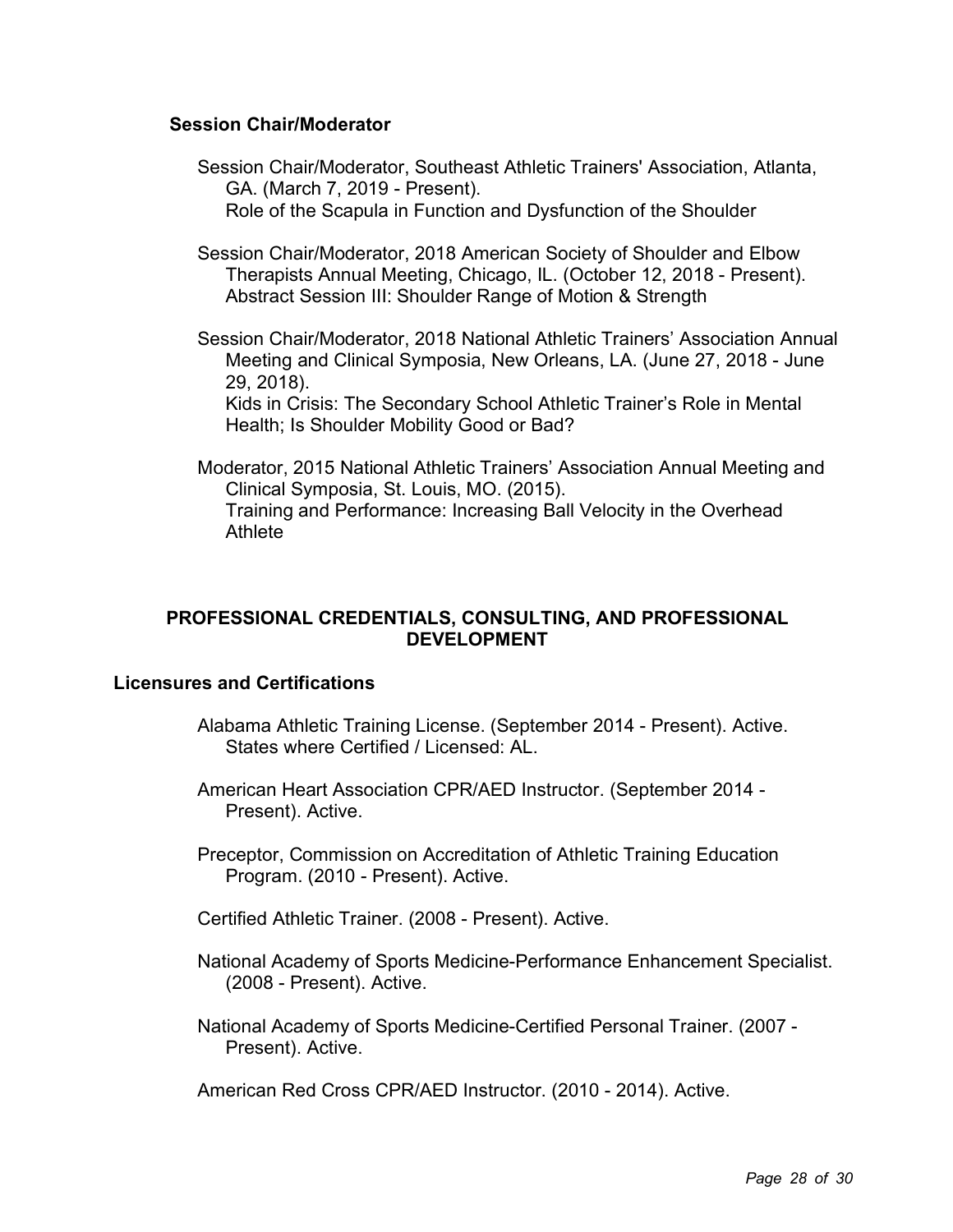- North Carolina Licensed Athletic Trainer. (2008 2014). Active. States where Certified / Licensed: NC.
- American Red Cross CPR/AED Certification for the Professional Rescuer. (2002 - 2014). Active.

### **Professional Memberships**

- National Center for Faculty Development and Diversity. (March 2019 Present).
- American Society of Shoulder and Elbow Therapists. (November 2015 Present).
- Southeastern Athletic Trainers' Association. (September 2014 Present).
- Alabama Athletic Trainers' Association. (August 2014 Present).
- Southeast Chapter of American College of Sports Medicine. (2013 Present).
- National Athletic Trainers' Association. (2005 Present).
- American College of Sports Medicine. (2012 2017).
- American Society of Biomechanics. (2012 2017).
- Mid-Atlantic Athletic Trainers' Association. (2005 2017).
- North Carolina Athletic Trainers' Association. (2005 2017).

# **Consulting**

### **Compensated**

USA Baseball Long Term Development Plan Task Force, USA Baseball, Durham, NC, United States (September 2014 - November 2017).

### **Faculty Development Activities Attended**

### **Self-Study Program**

Self-Study Program, "Online Educator Development Program," University of Alabama College of Continuing Studies, Tuscaloosa, AL, United States. (2016).